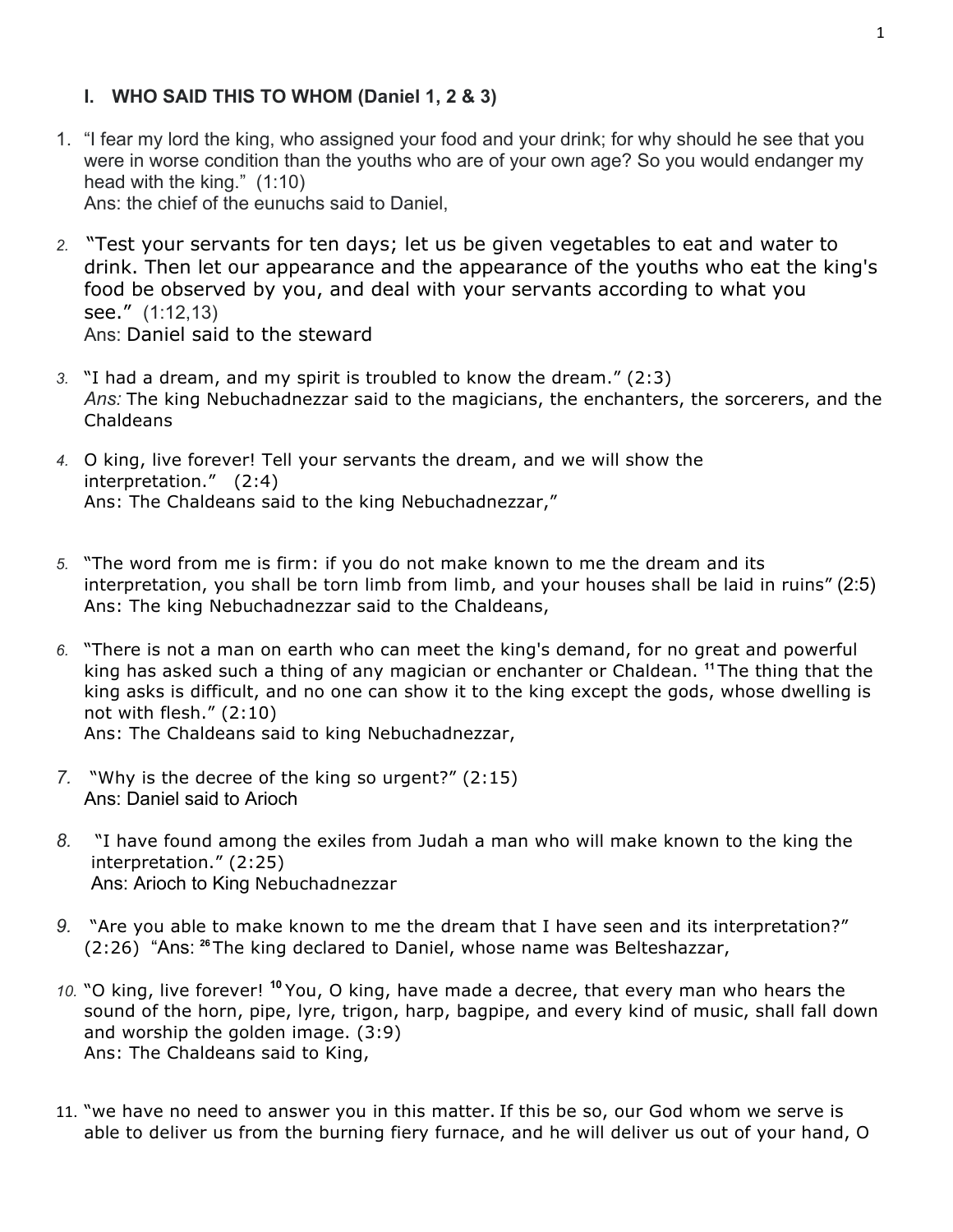king. But if not, be it known to you, O king, that we will not serve your gods or worship the golden image that you have set up." (3:16)

Ans: Shadrach, Meshach, and Abednego said to the king Nebuchadnezzar,

*12.* "Did we not cast three men bound into the fire?" (3:24) Ans: King Nebuchadnezzar said to counselors.

|                | Jehoiakim      | Α | The captain of the King guard |
|----------------|----------------|---|-------------------------------|
| $\overline{2}$ | Arioch         | B | King's chief eunuch           |
| 3              | Hananiah       | C | Belteshazzar                  |
| 4              | Nebuchadnezzar | D | King of Judah                 |
| 5              | <b>Mishael</b> | E | Shadrach                      |
| 6              | Ashpenaz       | F | Abednego                      |
|                | Daniel         | G | King of Babylon               |
| 8              | Azariah        | н | Meshach                       |

### **II. MATCH THE FOLLOWING (Daniel 1, 2 & 3)**

*Answers - 1-D; 2-A ; 3-E ; 4-G ; 5-H ; 6-B ; 7-C ; 8-I*

### **III. Answer the following (Daniel 1, 2 & 3)**

- 1. Daniel 1:1, In what year of the reign of King Jehoiakim did Nebuchadnezzar come to besiege Jerusalem?
- 2. Daniel 1:1 Who beseiged Jerusalem?
- 3. Daniel 1:2, Where did Nebuchadnezzar take his treasures?
- 4. Daniel 1:3, Who was the master of his eunuchs?
- 5. Daniel 1:3, Whom did Nebuchadnezzar instruct Ashpenaz to bring?
- 6. Daniel 1:4, Fill in the blanks: " young men in whom there was no\_\_\_\_\_\_, but good- , gifted in all \_\_\_\_\_\_, possessing knowledge and quick to \_\_\_\_\_\_\_, who had ability to in the king's palace, and whom they might teach the and of the\_\_\_\_\_\_\_\_."
- 7. Daniel 1:4, What were the young men going to learn?
- 8. Daniel 1:5, What 3 things did the king Chaldeans appoint for the young men?
- 9. Daniel 1:6, Who were chosen out of the sons Judah?
- 10.Daniel 1:7, What were the four men's new names?
- 11.Daniel 1:7, What was Hananiah's new name?
- 12.Daniel 1:7, What was Mishael's new name?
- 13.Daniel 1:7, What was Azariah's new name?
- 14.Daniel 1:8, Did Daniel eat the king's provisions?
- 15.Danel 1:8, What two things did Daniel decide not to eat?
- 16.Daniel 1:8, Whom did Daniel ask about not eating his portion of the king's food?
- 17.Daniel 1:9, Who showed favor to Daniel?
- 18.Daniel 1:9, Who helped the chief of the eunuchs like Daniel?
- 19.Daniel 1:10, What was the reason the chief of the eunuchs didn't want to change their diet?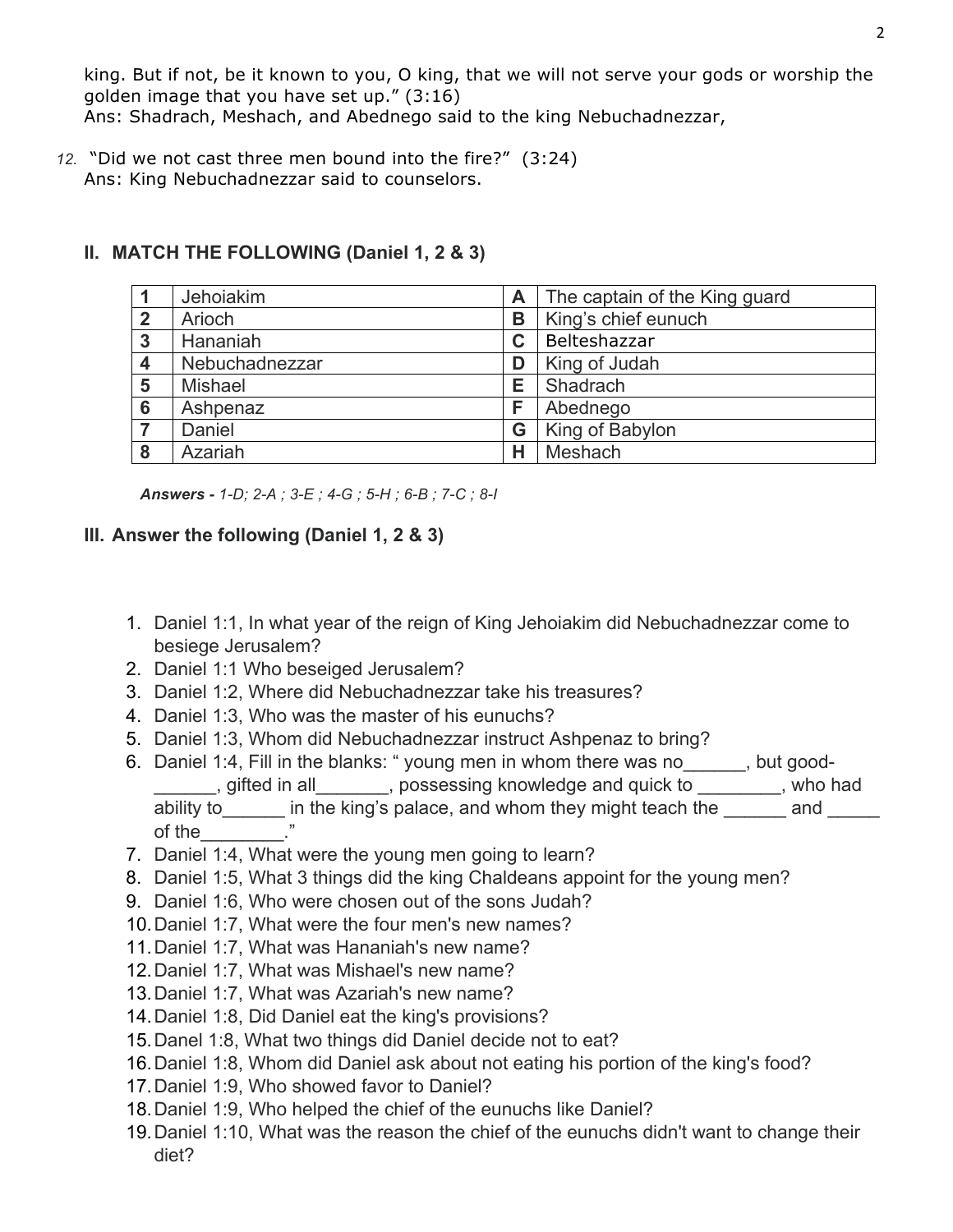- 20. Daniel 1:11, Fill in the blanks: "So Daniel said to the whom the chief of the eunuchs had set over \_\_\_\_\_\_, \_\_\_\_\_\_\_, \_\_\_\_\_\_\_, and \_\_\_\_\_\_\_\_\_.
- 21.Daniel 1:12, How long was the testing period?
- 22.Daniiel 1:12, What was the food that Daniel asked to eat instead of the king's food?
- 23.Daniel 1:13, What was the criteria to determine how the test went?
- 24.Daniel 1:14, Did the steward agree to the test?
- 25.Daniel 1:15, How did Daniel and his friends look at the end of the ten days?
- 26. Daniel 1:15, Fill in the blank: "And at the end of the days, their features appeared \_\_\_\_\_ and \_\_\_\_\_\_ in \_\_\_\_\_\_, than all the \_\_\_\_\_ men who ate the portion of the king's  $\qquad$ ".
- 27.Daniel 1:16, What did the steward take away from Daniel and his friends?
- 28.Daniel 1:16, what did the steward give Daniel and his friends?
- 29.Daniel 1:17, What blessings did God give Daniel's friends?
- 30.Daniel 1:17, What extra blessing did God give Daniel more than his friends?
- 31.Daniel 1:18, At the end of the 3 years, who brought Daniel and his friends in to the king?
- 32.Daniel 1:18, At the end of the 3 years, where did Daniel and his friends go?
- 33.Daniel 1:19, What did the king do?
- 34.Daniel 1:19, Who were the grade A students?
- 35.Daniel 1:19, what happened to Daniel and his friends?
- 36.Daniel 1:20, How much better than the magicians and astrologers were Daniel and his friends?
- 37. Daniel 1:20 Fill in the blanks : " And in all matters of \_\_\_\_\_\_ and understanding about which the king examined them, he found them dimes better than all the and who were in all his realm."
- 38.Daniel 1:21, When did Daniel retire?
- 39.Daniel 2:1, In what year of Nebuchadnezzar's reign did he have the dream?
- 40.Daniel 2:1, how upset was Nebuchadnezzar?
- 41.Daniel 2:2, Whom did Nebuchadnezzar call?
- 42.Daniel 2:3, What did Nebuchadnezzar say to his advisors?
- 43.Daniel 2:4, In what language did the advisors talk to Nebuchadnezzar?
- 44.Daniel 2:4, What did the advisors ask Nebuchadnezzar?
- 45.Daniel 2:5, What would happen to the advisors and their houses if they did not tell the king his dream?
- 46.Daniel 2:6, What would be the reward for telling the dream and interpretation?
- 47.Daniel 2:7, What did the advisors answer the king?
- 48.Daniel 2:8, What did the king say the advisors wanted?
- 49.Daniel 2:9, What kinds of words did the king think his advisors would tell him?
- 50.Daniel 2:9, How did Nebuchadnezzar think he could believe the interpretation of his advisors?
- 51.Daniel 2:10, What did the Chaldeans say back to the king?
- 52.Daniel 2:10, Had any king asked his advisors such a question before?
- 53.Daniel 2:10, Fill in the blanks: " The Chaldeans answered the king, and said, "There is not a man on earth who can tell the king's matter; therefore no\_\_\_\_\_,\_\_\_\_\_, or\_\_\_\_\_\_ has ever asked such things of any \_\_\_\_\_\_\_, \_\_\_\_\_\_, or \_\_\_\_\_\_\_\_
- 54.Daniel 2:11, Who could tell the king his request?
- 55.Daniel 2:12 What was Nebuchadnezzar's reaction to the answer of his advisors?
- 56.Daniel 2:12, What did Nebuchadnezzar command? .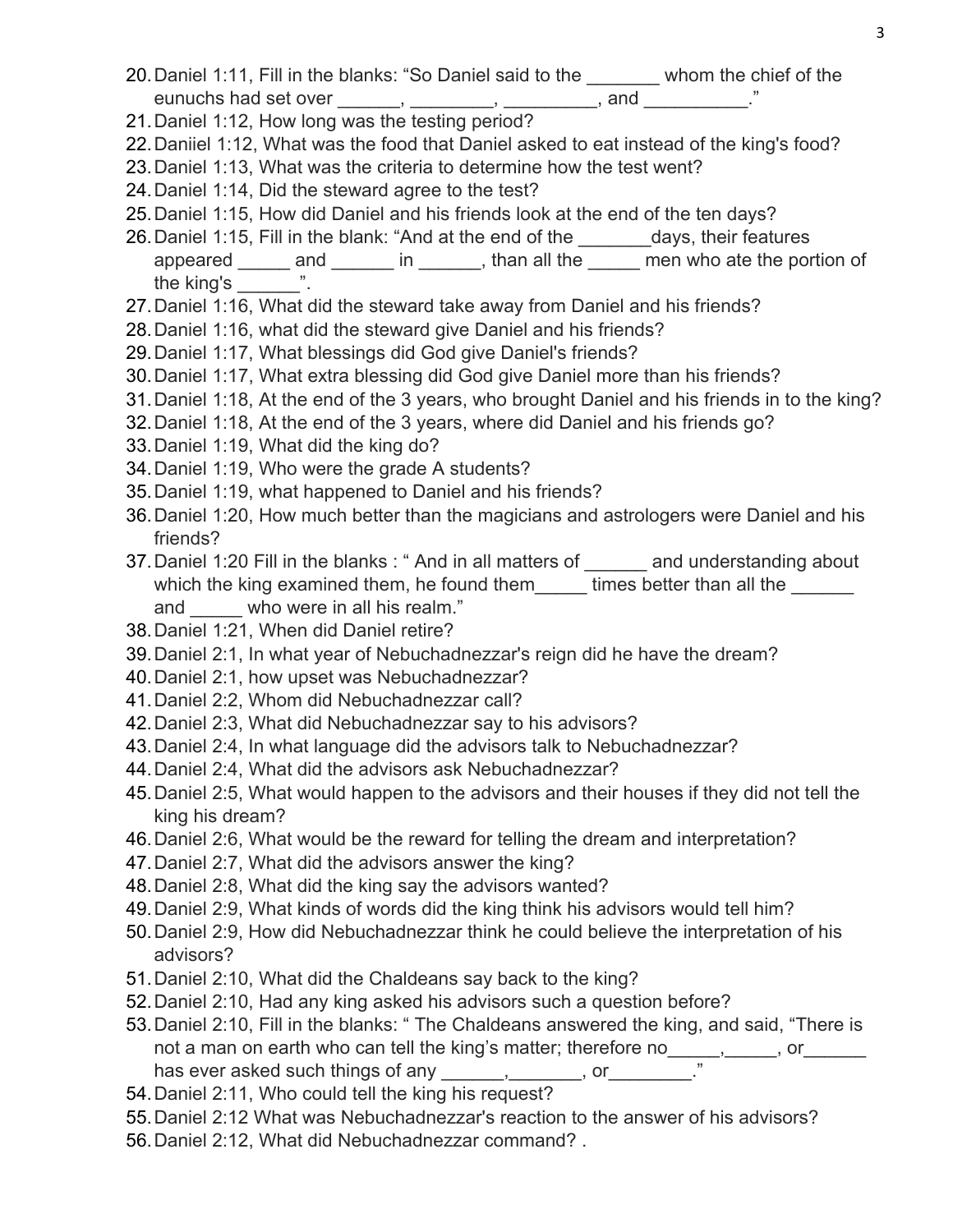- 57.Daniel 2:13, Did any wise men get killed?
- 58.Daniel 2:13, Whom did they seek to kill?
- 59.Daniel 2:14, Who had been sent out to kill all the wise men of Babylon?
- 60.Daniel 2:15, What was Daniel's question to the captain of the guard?
- 61.Daniel 2:16, What did Daniel do?
- 62.Daniel 2:17, What did Daniel do next?
- 63.Daniel 2:18, What did Daniel and his friends do?
- 64.Daniel 2:19, How was the secret revealed to Daniel?
- 65.Daniel 2:19, What was Daniel's reaction to understanding the dream?
- 66.Daniel 2:20, Fill in the blanks: " \_\_\_\_\_\_\_ answered and said: "Blessed be the name of God forever and ever, For and are His."
- 67. Daniel 2:21 Fill in the blanks: "And He changes the and the  $\qquad$ ; He kings and \_\_\_\_\_\_\_ up kings; He gives \_\_\_\_\_\_\_ to the wise And \_\_\_\_\_\_\_ to those who have understanding."
- 68.Daniel 2:22, Fill in the blanks: "He reveals\_\_\_\_\_ and\_\_\_\_\_\_ things; He knows what is in the the state and the state of the state of the state of the state of the state of the state of the state of the state of the state of the state of the state of the state of the state of the state of the state of the state
- 69.Daniel 2:22, What does God reveal
- 70.Daniel 2:23, What did Daniel say God had done for him?
- 71.Daniel 2:24, True or false, When Daniel found out the dream and interpretation, he went to the king to tell him
- 72.Daniel 2:24, To whom did Daniel go, when he knew the dream and the interpretation?
- 73.Daniel 2:24, What two things did Daniel ask Arioch to do?
- 74.Daniel 2:25, What did Arioch say to the king?
- 75.Daniel 2:26, What was Daniels Babylonian name?
- 76.Daniel 2:26, What did the king ask Daniel?
- 77.Daniel 2:27 Who could not declare the dream to the king?
- 78.Daniel 2:28, True or False: Daniel took credit for the interpretation of the dream.
- 79.Daniel 2:28, Who revealed the secret?
- 80.Daniel 2:28, Why did God give Nebuchadnezzar the dream?
- 81.Daniel 2:29, What did Nebuchadnezzar think about when he went to bed?
- 82.Daniel 2:30, Why did God give Nebuchadnezzar the dream?
- 83.Daniel 2:30 True or False: Daniel thought he was smarter than anyone else.
- 84.Daniel 2:31 What did Nebuchadnezzar see first?
- 85.Daniel 2:31, Fill in the blanks: " "You, O king, were watching; and behold, a great image! This great image, whose was excellent, stood before you; and its form was  $\overline{\phantom{a}}$
- 86.Daniel 2:32, What metal was the image's head?
- 87.Daniel 2:32, What metal was the image's chest and arms?
- 88.Daniel 2:32, What metal was the image's belly and thighs?
- 89.Daniel 2:33, What metal was the image's legs?
- 90.Daniel 2:33, From what two things were the image's feet made?
- 91.Daniel 2:34, Where did the stone strike the image?
- 92.Daniel 2:34, How was the stone cut?
- 93.Daniel 2:34, What happened to the feet in the image?
- 94.Daniel 2:35, list the items which is almost the order of the image backwards.
- 95.Daniel 2:35, What happened to the image?
- 96.Daniel 2:35, What happened to the chaff?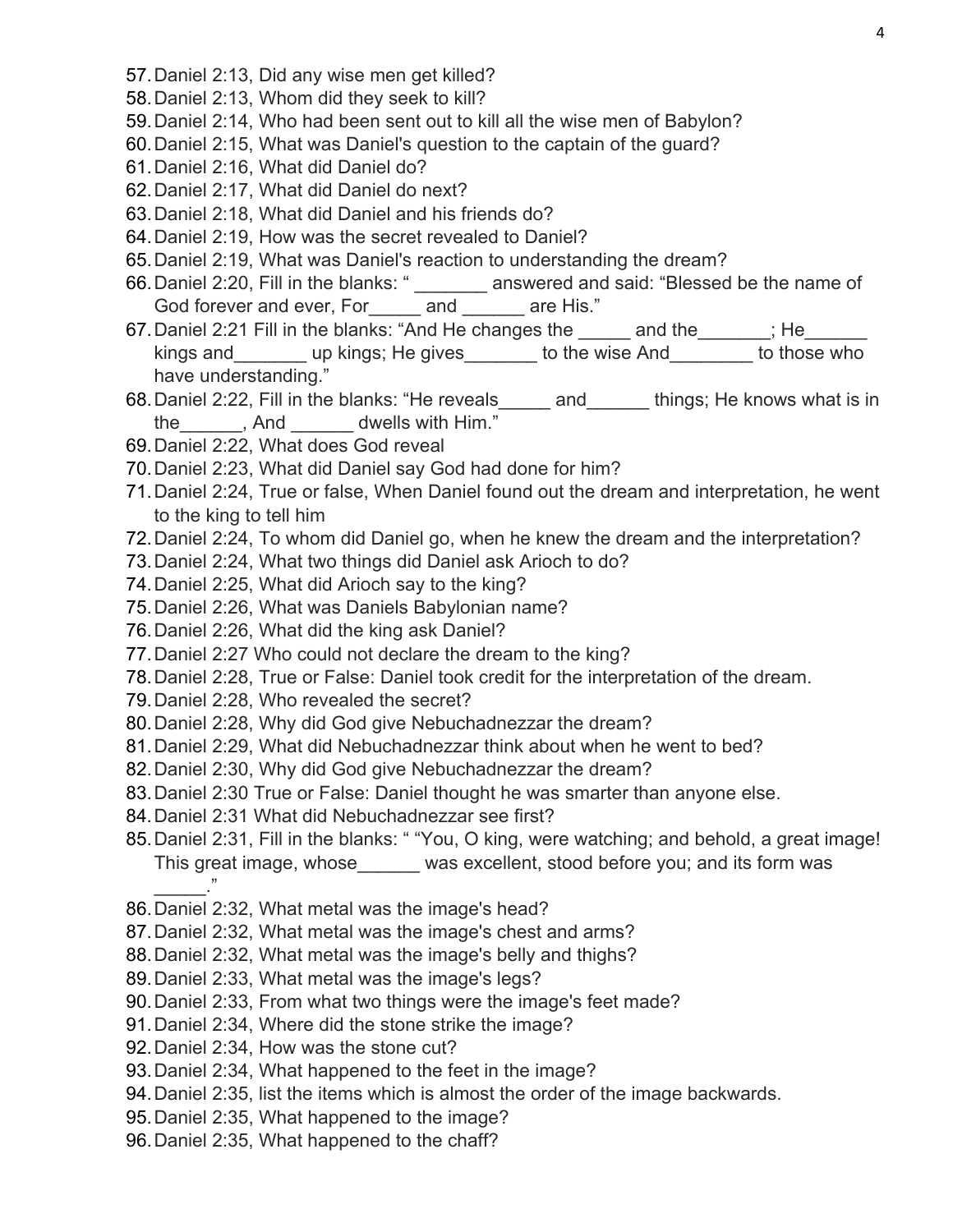- 97.Daniel 2:35, What happened to the rock?
- 98.Daniel 2:37, What four things had God given King Nebuchadnezzar?
- 99.Daniel 2:38, What things had God given into King Nebuchadnezzar's hand?
- 100. Daniel 2:38, Who is the head of gold?
- 101. Daniel 2:39, True or false, the next kingdoms would be greater and more powerful than Nebuchadnezzar's kingdom?
- 102. Daniel 2:39 True or false, the bronze kingdom would not rule over the whole earth?
- 103. Daniel 2:40, How will the fourth kingdom treat others?
- 104. Daniel 2:40, The fourth kingdom will be as strong as what?
- 105. Daniel 2:41, What two names for the clay that is described?
- 106. Daniel 2:41, fill in the blanks: "Whereas you saw the and toes, partly of clay and partly of extends the kingdom shall be divided; yet the strength of the iron shall be in it, just as you saw the iron mixed with ceramic clay."
- 107. Daniel 2:42, What two characteristics of the fifth kingdom are described?
- 108. Daniel 2:43, How will they try to unite the kingdom?
- 109. Daniel 2:43, True or False? Marriages will unite the fifth kingdom.
- 110. Daniel 2:44 What will happen in the days of these kings?
- 111. Daniel 2:44, How long will God's kingdom stand?
- 112. Daniel 2:44, What will God's kingdom do to all the other kingdoms?
- 113. Daniel 2:45, Fill in the blanks, "The great God has made known to the king what will come to pass after this. The dream is each and the interpretation is  $\ldots$  ".
- 114. Daniel 2:46, What did king Nebuchadnezzar do when Daniel was finished talking?
- 115. Daniel 2:46, What two things did king Nebuchadnezzar command that they give to Daniel?
- 116. Daniel 2:47, Fill in the blanks: "The king answered Daniel, and said, "Truly your God is the of gods, the Lord of each cand a revealer of each position since you could reveal this secret."
- 117. Daniel 2:48, How did the king reward Daniel?
- 118. Daniel 2:49, What happened after Daniel petitioned the king?
- 119. Daniel 2:49, Where did Daniel sit?
- 120. Daniel 3:1, What did king Nebuchadnezzar make out of gold?
- 121. Daniel 3:1, How high was the image of gold?
- 122. Daniel 3:1, How wide was the image of gold?
- 123. Daniel 3:1, Where did Nebuchadnezzar set up the golden image?
- 124. Daniel 3:1, In which province was the plain of Dura?
- 125. Daniel 3:2 Whom did Nebuchadnezzar gather together to come to the dedication of the image?
- 126. Daniel 3:2, Why did Nebuchadnezzar call all the officals to the plain of Dura?
- 127. Daniel 3:3, Fill in the blank: " So the equal the administrators, the same is the , the treasurers, the  $\overline{a}$ , the magistrates, and all the  $\overline{a}$  of the provinces gathered together for the dedication of the image that King Nebuchadnezzar had set up; and t hey stood before the image that Nebuchadnezzar had set up."
- 128. Daniel 3:4, The herald addressed whom?
- 129. Daniel 3:5, list the names of the instruments
- 130. Daniel 3:5, What were the people to do when they heard the music?
- 131. Daniel 3:6, What would happen to whomever did not fall down and worship the image?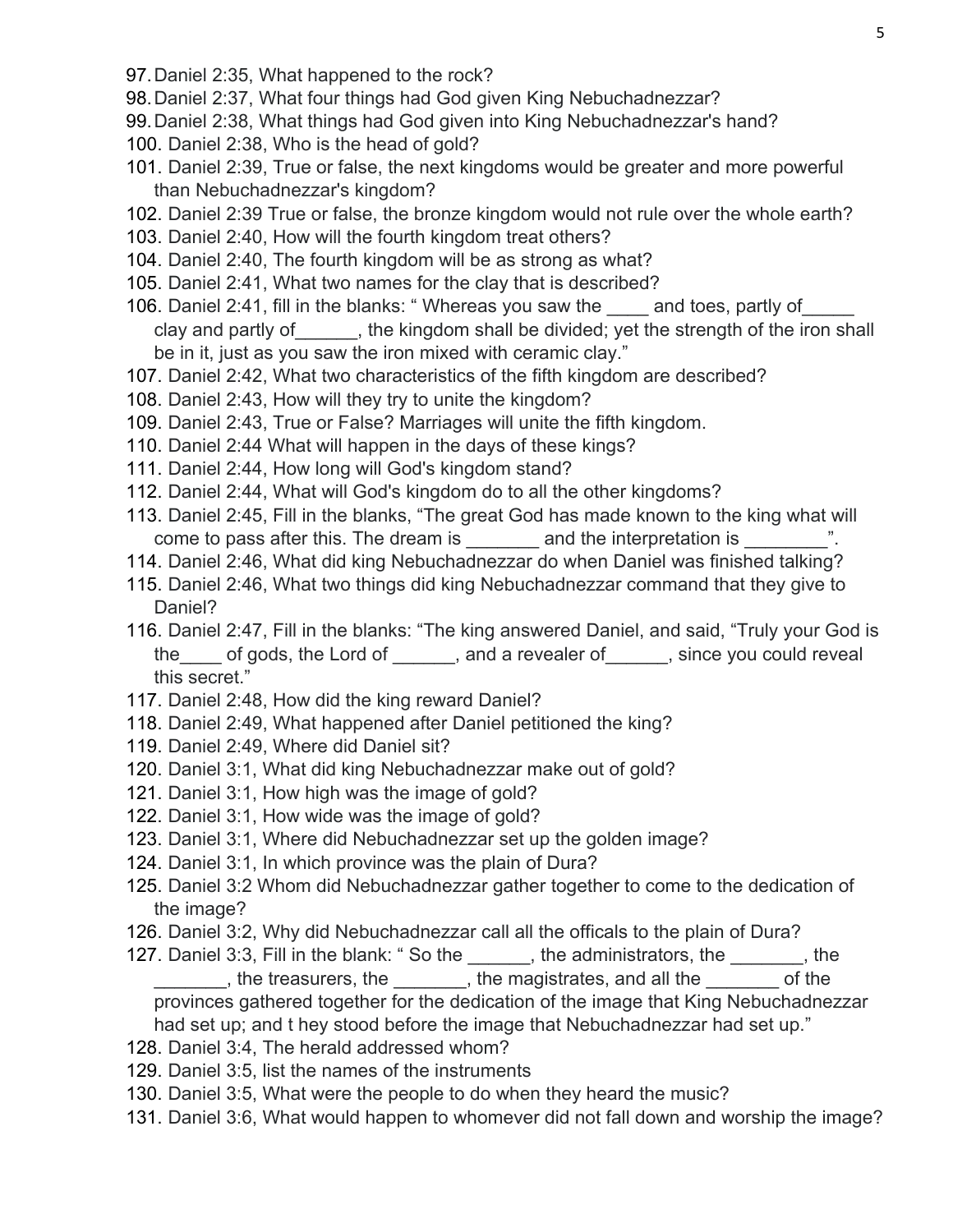- 132. Daniel 3:6, When would a person be cast into the firery furnace if he did not bow down to the image?
- 133. Daniel 3:7, List the four instruments named in the verse.
- 134. Daniel 3:7, who fell down to worship the image?
- 135. Daniel 3:8, Who accused the Jews?
- 136. Daniel 3:9, What did the Chaldeans say to King Nebuchadnezzar?
- 137. Daniel 3:9, Who was the king that was reigning at the time of the Golden Image?
- 138. Daniel 3:10, Fill in the blanks: "You, O king, have made a \_\_\_\_\_\_ that everyone who hears the sound of the horn, flute, harp, lyre, and psaltery, in with all kinds of \_\_\_\_\_, shall fall down and worship the gold image;"
- 139. Daniel 3:11, What did they remind the king was the punishment for not bowing down?
- 140. Daniel 3:12, Whom did the Chaldeans say to Nebuchadnezzar did not fall down and worship the image?
- 141. Daniel 3:12, Fill in the blanks: "These men, O king, have not paid due to you. They do not \_\_\_\_\_\_ your gods or \_\_\_\_\_\_\_ the gold image which you have set up."
- 142. Daniel 3:13, What mood was Nebuchadnezzar in when he gave the command to call Shadrach, Meschach and Abed-Nego?
- 143. Daniel 3:14, True or False, the king asked Shadrach, Meshach and Abed-Nego if what he had heard about them was true.
- 144. Daniel 3:15, True or false, the king put them immediately into the firery furnace, as he said he would do.
- 145. Daniel 3:15, Did Nebuchadnezzar think any god could deliver Shadrach, Meshach, and Abed-Nego?
- 146. Daniel 3:16, Fill in the blank: "...O Nebuchadnezzar, we have no to answer you in this  $\blacksquare$
- 147. Daniel 3:17, From what two things did Shadrach, Meshach, and Abed-Nego say their God could deliver them?
- 148. Daniel 3:18, Were Shadrach, Meshach, and Abed-Nego prepared to die?
- 149. Daniel 3:18, Fill in the blanks: "let is be known to you, O king, that we do not your , nor will we the gold which you hve set up."
- 150. Daniel 3:19, How many times hotter did the king ask the furnace to be heated?
- 151. Daniel 3:20, Whom did Nebuchadnezzar command to bind Shadrach, Meschach, and Abed-Nego?
- 152. Daniel 3:20, What happened to Shadrach, Meshach, and Abed-Nego before they were cast into the firery funace?
- 153. Daniel 3:21, in what garments were Shadrach, Meshach, and Abed-Nego bound?
- 154. Daniel 3:22, What happened to the men who took up Shadrach, Meshach, and AbedNego?
- 155. Daniel 3:22, What were the two reasons the men who took up Shadrach, Meshach, and Abed-Nego were killed by the fire?
- 156. Daniel 3:23, How did Shadrach, Meshach, and Abed-Nego enter the furnace?
- 157. Daniel 3:24, What did King Nebuchadnezzar ask his counselors?
- 158. Daniel 3:24, What did the counselors answer back to Nebuchadnezzar?
- 159. Daniel 3:25, How many men did Nebuchadnezzar see in the fire?
- 160. Daniel 3:25, Whom did the fourth person in the fire resemble?
- 161. Daniel 3:26, Whom did Nebuchadnezzar NOT ask to come out of the fire?
- 162. Daniel 3:26, Where did Nebuchadnezzar go next?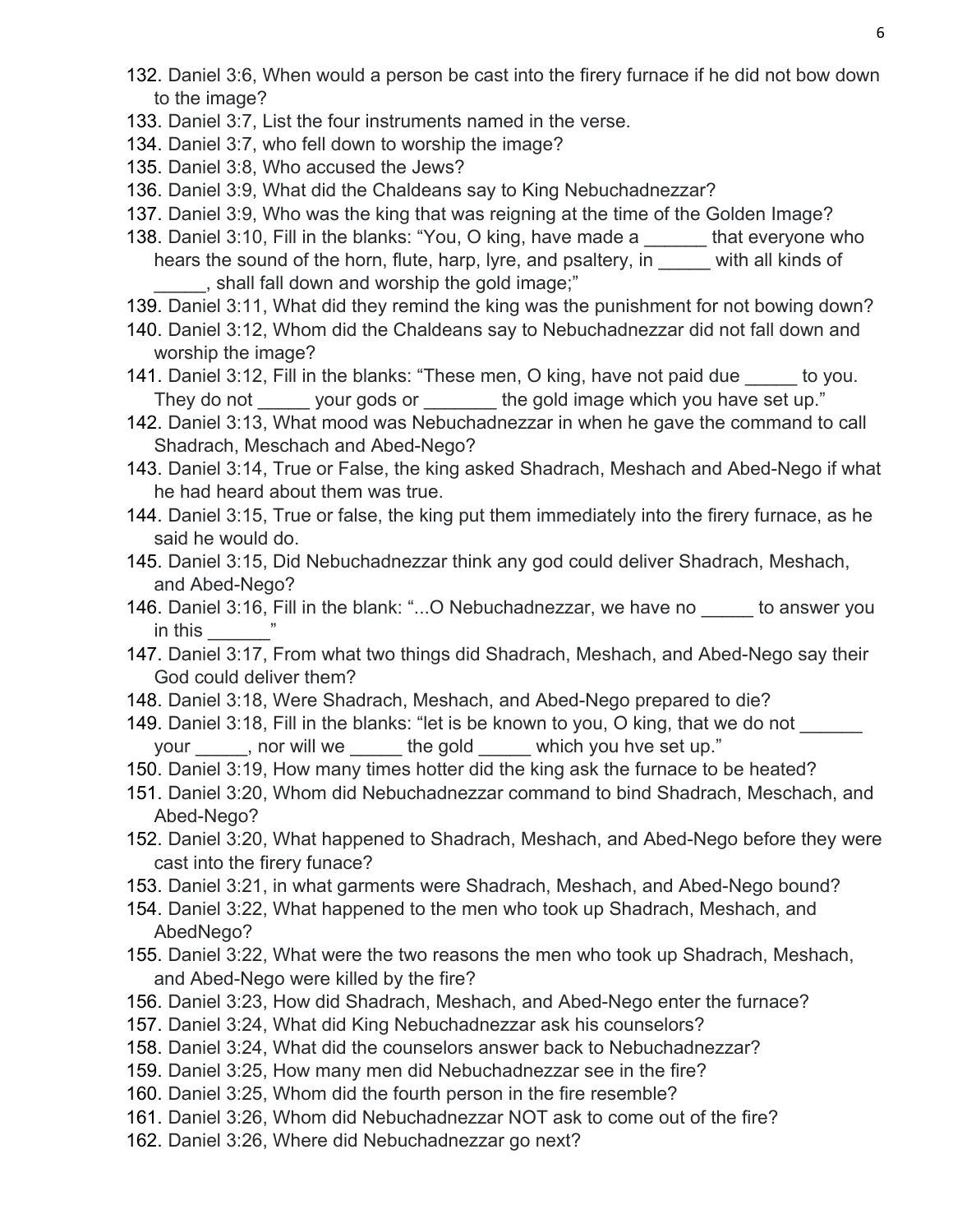- 163. Daniel 3:26, Did Shadrach, Meshach, and Abed-Nego leave the furnace?
- 164. Daniel 3:26, Whom did Nebuchadnezzar say Shadrach, Meshach and Abed-Nego serve?
- 165. Daniel 3:27, Fill in the blanks: "they saw these men on whose \_\_\_\_\_ the fire had no power; the diffusion of their head was not diffusion or were their garments and the of fire was not on them.
- 166. Daniel 3:28, Whom did Nebuchadnezzar say the God of Shadrach, Meshach and AbedNego had sent? .
- 167. Daniel 3:28, What did Nebuchadnezzar say they were willing to yield, so they would not worship any other god?
- 168. Daniel 3:29, What two punishments did Nebuchadnezzar decree against anyone who spoke against their God?
- 169. Daniel 3:30, What happened to Shadrach, Meschach, and Abednego after that?
- 170. . Who was the King of Judah? Jehoiakim
- 171. Who was the King of Babylon who laid siege to Judah? Nebuchadnezzar
- 172. What did King Nebuchadnezzar take that belonged to God? Some of the Vessels
- 173. Where did King Nebuchadnezzar put God's vessels? In the treasury of his god
- 174. What were the four young men's names? Daniel, Hananiah, Mishael, Azariah
- 175. What were the names the chief gave the young men? Daniel Belteshazzar Hananiah – Shadrach Mishael – Meshach Azariah – Abednego
- 176. Daniel did not want to eat the King's food or drink the king's wine, what did Daniel want to eat and drink? Vegetables and Water
- 177. The chief didn't want to do what Daniel asked. Why? He was afraid of the King
- 178. How many days did Daniel ask the steward to test them? 10 days
- 179. What happened after 10 days?? Their appearance was better than the others
- 180. Who was Arioch? The commander of the kings quard
- 181. What happened to the kings wisemen when they could not tell him his dream? They were appointed to be executed
- 182. What does verse 21 tell us about the government? The lord choices the people incharge and gives the wisdom to the wise
- 183. Who is belteshazzar? Daniel`
- 184. What is the Kings dream? There was a beautiful giant statue that was completely destroyed with nothing left
- 185. How could Daniel interpret the dream? Through the power of God through him
- 186. Head? Pure gold
- 187. Chest? Silver
- 188. Thighs? Broze
- 189. Legs? Iorn
- 190. Toes? Iron and clay
- 191. The head- nation? Babylon
- 192. The chest- nation? Medes & persions
- 193. The thighs nation ? Greece
- 194. The legs nation? Rome
- 195. The toes nation? Kingdom rules by the anti christ
- 196. What destroyed the statue in the dream and who was it actually 1) the wind and the non human hands 2) God
- 197. What 3 things happened to Daniel because he told the king his dream 1) he was placed in a high position 2) given many gifts 3) placed in charge all the wise men
- 198. How big was the image that the king set up? Ninety feet high by ninety feet wide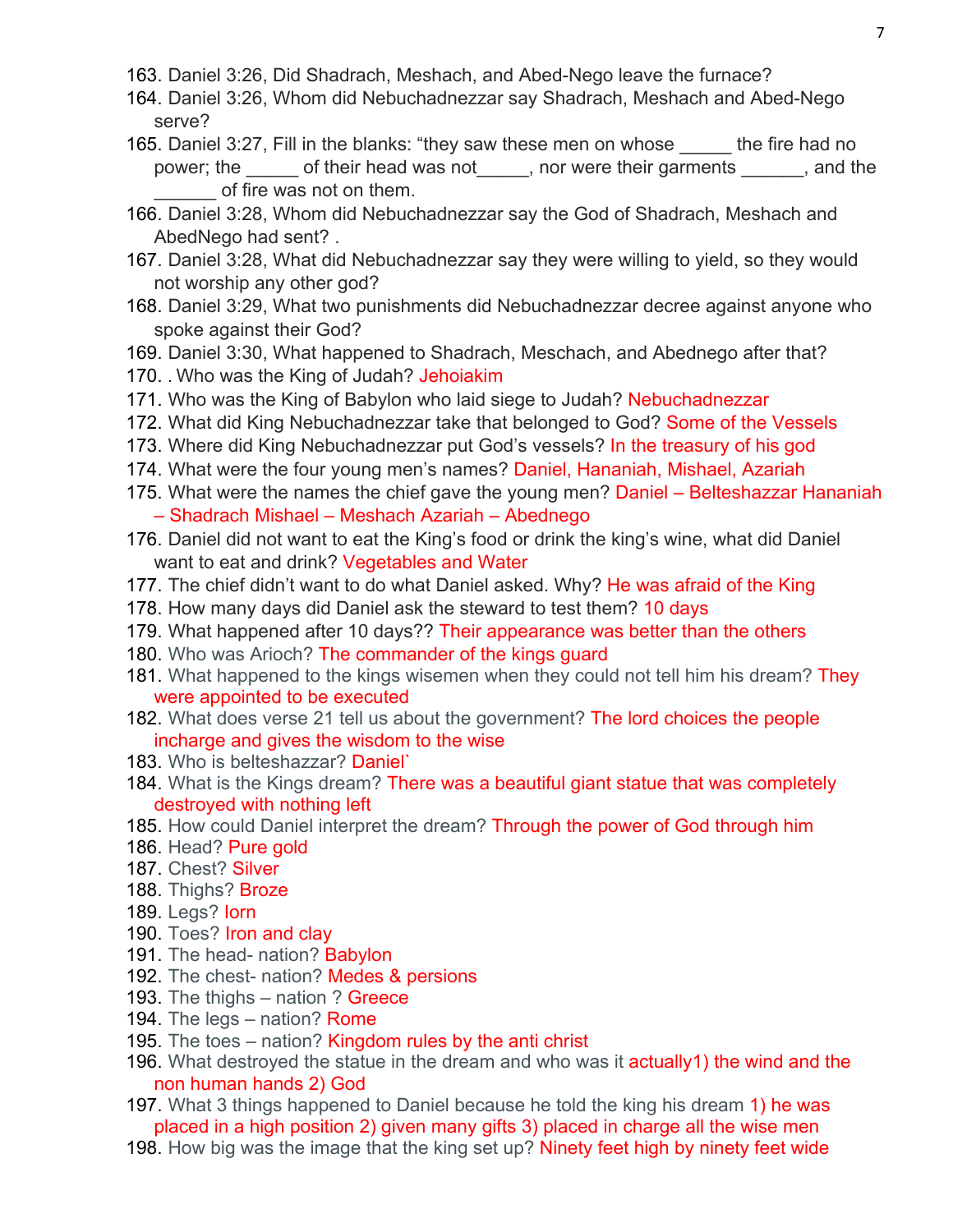- 199. Who came forward to accuse the Jews of not bowing down? Astrologers
- 200. Did the three Jews believe that God would definitely save them from the furnace? Yes
- 201. How do you know that the furnace is really hot? The flames killed the soldiers who through the 3 Jews in the furnace
- 202. What evidence was there that the Jews were not harmed by the fire at all? They had no smell of fire and nothing burnt
- 203. Name several types of Babylon officials that were summoned to the dedication service of the image of gold? Prefects, governors, advisers, and judges
- 204. Who did Nebuchadnezzar see in the fire addition to the 3 Jews?
- 205. Who do you think the 4th person was? A son of the gods, I think it was an angle showing that God would save his people for doing right
- 206. What would happen to anyone who spoke out against Jehovah? Thrown into a blazing furnace
- 207. Who was king of Judah when Nebuchadnezzar got control of Jerusalem? Jehoiakim
- 208. What was ashpenaz ordered to bring to Babylon ? To bring into the Kings service some men of the royal family and the nobility Israelites
- 209. How long were these young men supposed to be trained for? Three years
- 210. What was Daniels Babylonian name ? Belteshazzar
- 211. What was hananiah Babylonian name? Shadrach
- 212. What was mishrael Babylonian name? Meshach
- 213. What was azariah Babylonian name? Abednego
- 214. What did Daniel not want to eat? Royal food and wine
- 215. What did Daniel want to eat? Vegetables to eat and water to drink
- 216. Why would Daniel not want to eat the royal food? The food would go against the Jewish law
- 217. How long would Daniel remain in Babylon? 10 days
- 218. How much healthier were the four Jews than Nebuchadnezzar other advisors?10 times healthier
- 219. What special abilities did God give to Daniel? He could understand visions and dreams of all kinds
- 220. Who was cyrus? King of Babylon that allowed all the Jews to return home

### **IV. Choose the correct answer (Daniel 1, 2 & 3)**

# **1. King Nebuchadnezzar ordered that young Israelite men be brought to him to serve in his court. What qualities did he wish these young men to possess?**

no physical defects knowledgeable suitable for instruction in all wisdom all of these qualities

# **2. What language did the king wish for the young men to learn?**

**Cushite**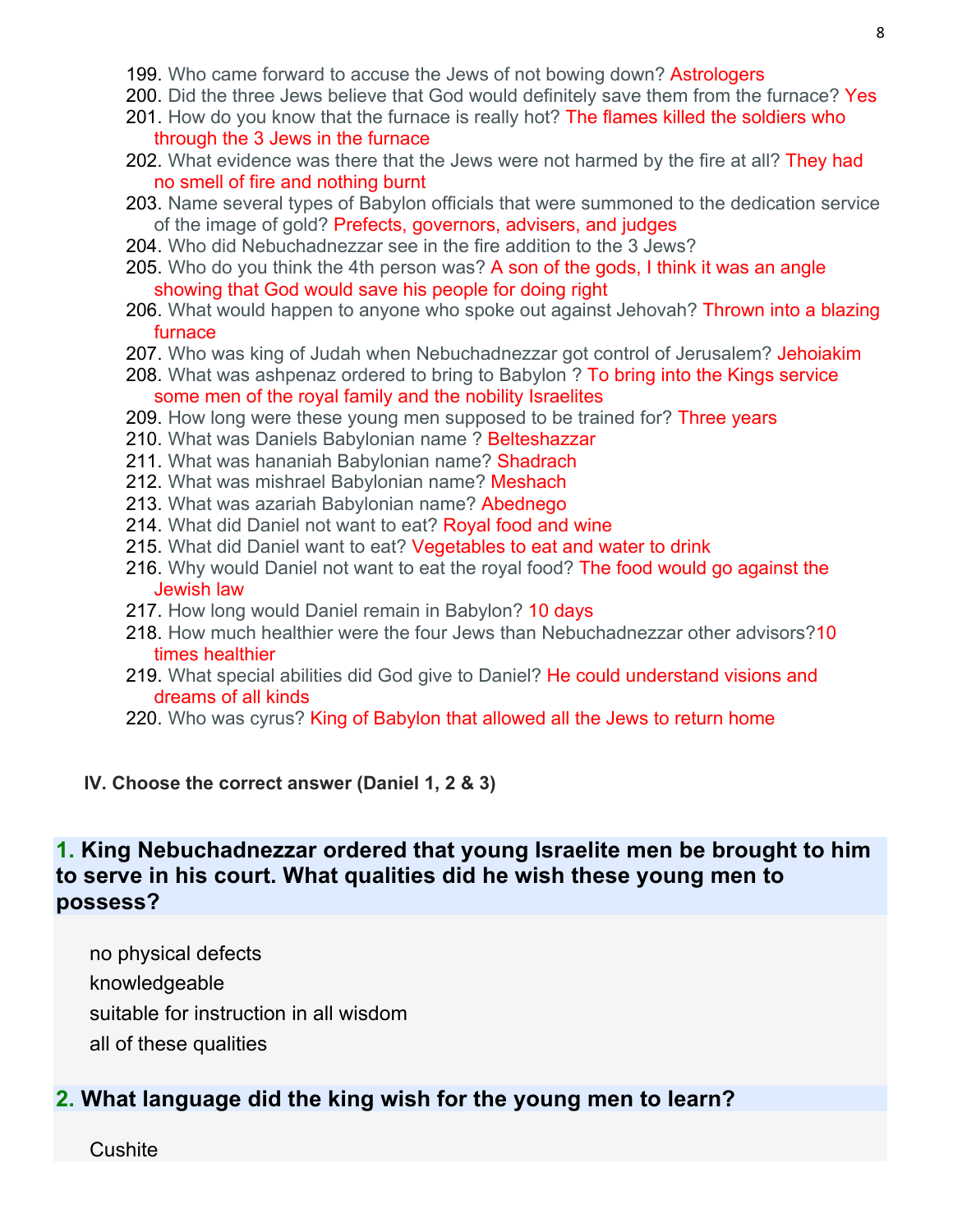**Hebrew** Chaldean Greek

# **3. What different name did the king give to Daniel?**

Belteshazzar **Meshach Shadrach** Abednego

# **4. What happened when Daniel and his friends refused to defile themselves with the king's food and wine?**

They were in poorer health than the other men who ate the king's food They looked better and healthier than all the other young men who ate the king's food Their health was the same as the other young men who ate the king's food The young men who ate the king's food died while Daniel and his friends lived

# **5. Who was given the ability to understand dreams and visions of every kind?**

**Shadrach** Daniel Meshach Abednego

## **6. What was Shadrach's real name?**

| Mishael             |
|---------------------|
| <b>Belteshazzar</b> |
| Azariah             |
| Hananiah            |

# **7. What kind of diet did Daniel, Shadrach, Meshach, and Abednego have (the one that differed from the King's diet)?**

all meat all fish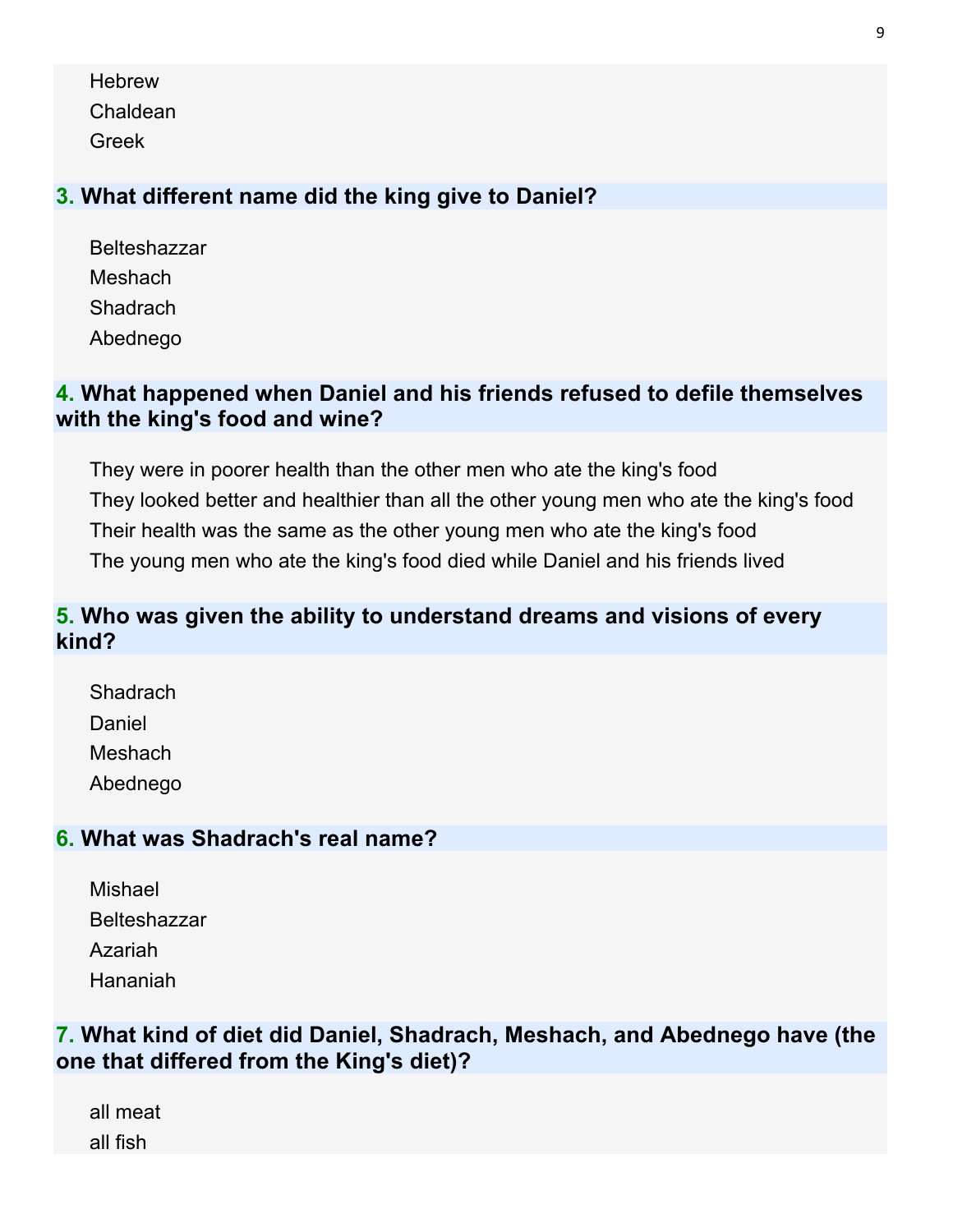all pork vegetarian

## **8. How long were the four men supposed to be trained in preparation for the King's court?**

4 years 3 years

10 years

2 years

## **9. The king interviewed Daniel, Shadrach, Meshach, and Abednego and found them \_\_\_\_\_\_\_ time better than all the diviner-priests and mediums in the entire kingdom.**

# **10. Daniel remained in Nebuchadnezzar's court until the first year of which king?**

|               | <b>King Neriglissar</b>                                                                            |
|---------------|----------------------------------------------------------------------------------------------------|
|               | King Nabopolassar                                                                                  |
|               | <b>King Nabonidus</b>                                                                              |
|               | <b>King Cyrus</b>                                                                                  |
| 1.            | When did the events in the book of Daniel start according to Daniel 1:1?                           |
| $\circ$       | In B.C.E. 597                                                                                      |
| $\circ$       | In the third year of king Jehoiakim                                                                |
| $\circ$       | At the death of Jeremiah                                                                           |
| $\circ$<br>2. | At the birth of Daniel<br>When was the siege of Jerusalem accomplished according to Jeremiah 25:1? |
| $\circ$       | In B.C.E. 597                                                                                      |
| $\circ$       | On the birthday of king Nebuchadnezzar                                                             |
| $\circ$       | In the fourth year of king Jehoiakim                                                               |
| $\circ$<br>3. | In $B.C.E.4$<br>What date was the fourth year of Jehoiakim?                                        |
| $\circ$       | 1844                                                                                               |
| $\circ$       | 1792                                                                                               |
| $\circ$       | B.C.E. 605                                                                                         |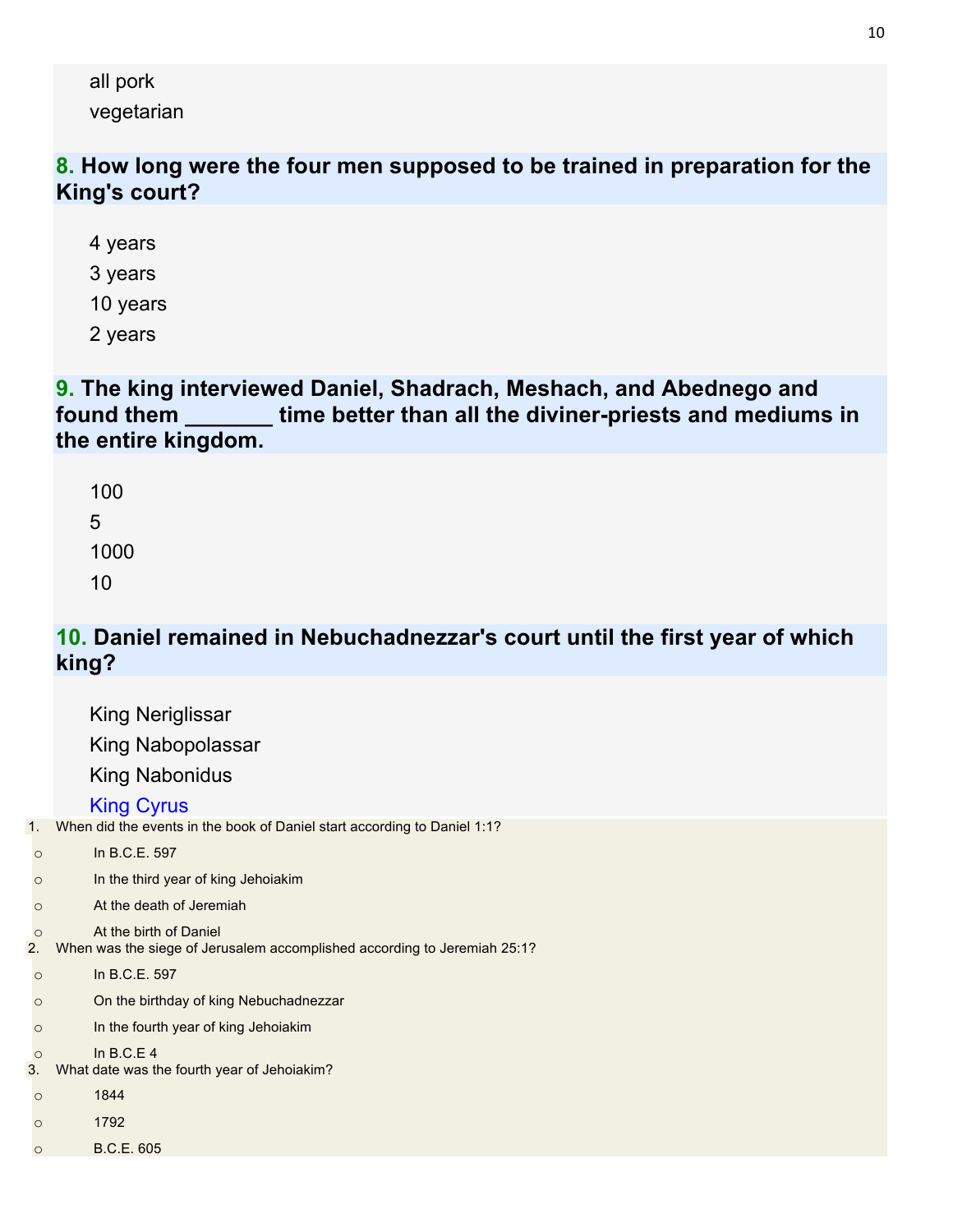- o B.C.E. 538
- 4. What king besieged Jerusalem in Daniel 1?
- o Pharaoh Necho
- o Nebuchadnezzar
- o Nabodidus

o Jehoiakim

- 5. What did the besieging king take away from Jerusalem in Daniel 1:2?
- o All the king's wives
- o Tons of Jaffa oranges
- o Temple treasures
- $\circ$  All of the king's horses<br>6. To what country did he take b
- To what country did he take booty from Jerusalem?
- o To Rome
- o To Egypt
- o To Syria
- o To Shinar
- 7. Where did he put the booty?
- o In his palace
- o In the house of his deity
- o In the state treasury
- o In the bank
- 8. Who was Ashpenaz?
- o The chief functionary of Nebuchadnezzar
- o The son of Pharaoh
- o A eunuch of Jehoiakim
- o An Israelite
- 9. What was Ashpenaz commanded to do?
- o Prepare Nebuchadnezzar's meals
- o Gather a group of healthy, intelligent captives from Judah for the king\'s service
- o Join the army
- o Write books in the Chaldean language.
- 10. What were the captives supposed to learn?
- o The science and literature of the Chaldeans
- o How to take care of the hanging gardens of Babylon
- o How to regulate the Euphrates River that passed through Babylon

#### o How to interpret dreams

- 11. What did the Hebrew names of the youths indicate?
- o That they were born in Judah
- o That they worshipped Yahuwah, the true Eloah
- o That their parents were wealthy
- o That it was prophesied from their birth that they would be captives in Babylon
- 12. What does the name Daniel mean?
- o El is judge
- o Yahuwah will provide
- o El is the father of Baal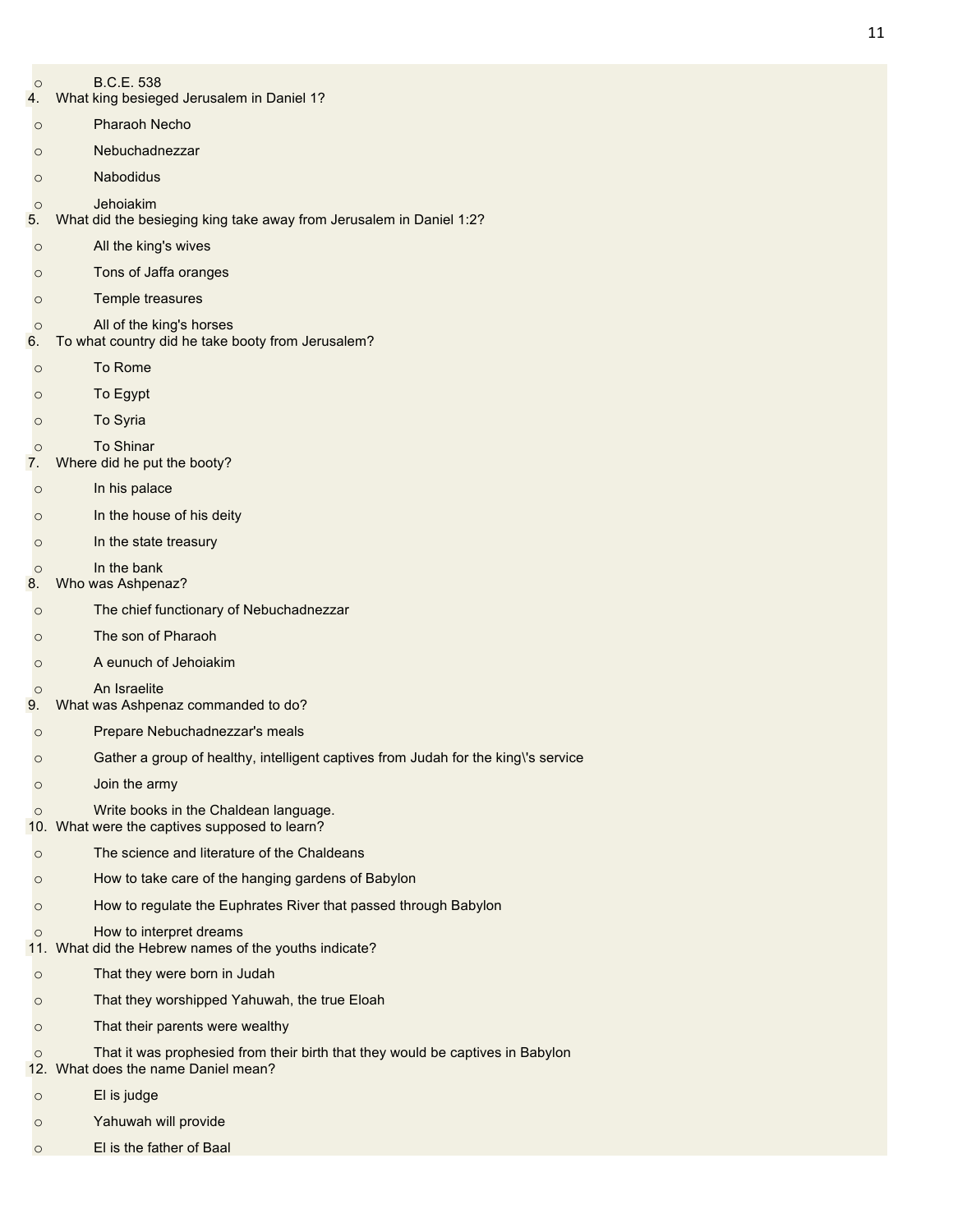- o Green pastures
- 13. What does the name Hananiah mean?
- o Yahuwah is eternal
- o Yahuwah is gracious
- o Honey from the rock
- o Horn of plenty
- 14. What does the name Mishael mean?
- o My shawl
- o Who is what El is?
- o The sent of Yahuwah
- o Running streams
- 15. What does the name Azariah mean?
- o As a right man
- o Cherry-eater
- o A faithful father
- o Yahuwah helps
- 16. What are the names of the two foremost deities of Babylon?
- o Baal and Ashtoreth
- o Molech and El
- o Bel and Nebo
- o Isis and Horus
- 17. What did Daniel purpose in his heart?
- o That he would have the best time possible in the royal training school
- o That he would eat plenty of rich foods, cake and wine with the other boys
- o That he would not defile himself
- o That he would learn the Chaldean language faster than anyone else
- 18. What defiling things were offered to the boys?
- o Rich meats and wines
- o Danish pastries
- o Rice and kebab
- o Pork pies
- 19. What did the prince of the eunuchs fear?
- o That Daniel and his friends would run away
- o That Daniel and his friends would not look as healthy as the others if they ate simple food
- o That the king would find out he was selling pies on the black market
- o That Daniel's diet would be too expensive
- 20. What was the original ideal diet according to Genesis 1 and 3?
- o Kosher meat
- o All moving things
- o Everything as long as you give thanks
- o Fresh fruits and vegetables
- 21. What is one reason we should follow Daniel's example and not drink alcohol?
- o It tastes bad.
- o Our bodies are the temple of the Holy Spirit.
- o It is of some health benefit, but not much.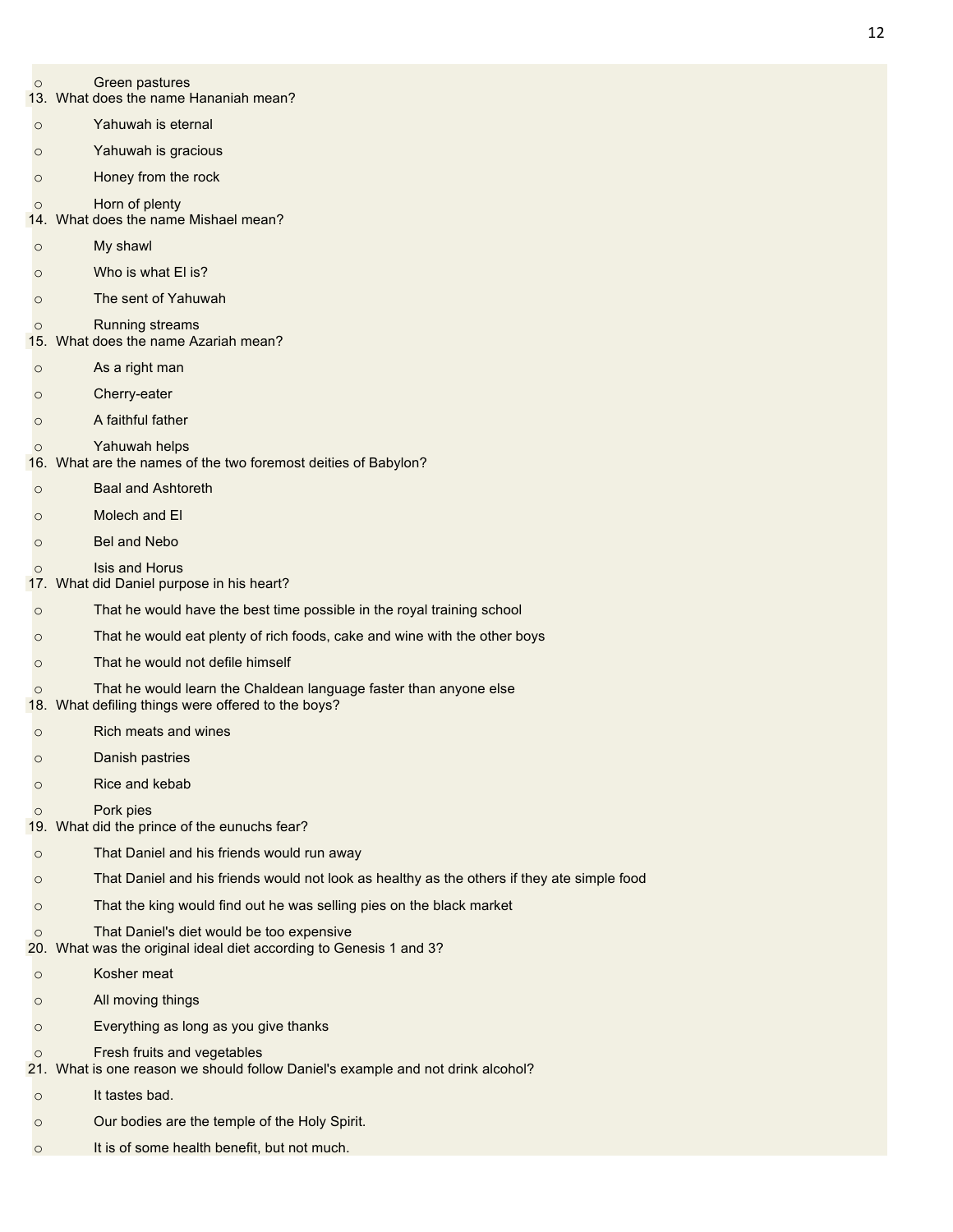- o It is not as good as the alcohol in Daniel's day.
- 22. Whom did the prince of the eunuchs set over Daniel, Hananiah, Mishael, and Azariah?
- o Jochabed
- o Melzar
- o Jeremiah

#### o Rechab

- 23. How did Daniel express his determination not to defile himself?
- o He told Melzar point blank that he would not eat or drink the king\'s provisions
- o He begged Melzar to let them have a different diet
- o He politely asked Melzar to give them a ten-day trial
- $\circ$  He asked for kosher wine at meals 24. What did Daniel ask for food and drink?
- What did Daniel ask for food and drink?
- o Fruit juices and a variety of dishes
- o Vegetables and water
- o Non-alcoholic wine and textured vegetable protein
- o Pizza and coke
- 25. What was the result of the test?
- o It was too short to be significant
- o Daniel and his friends seemed healthier than the other young men
- o Daniel and his friends lost weight on such a simple diet
- o Yahuwah showed that He expects His followers to eat meat at least once in forty days
- 26. What did Melzar do after the test?
- o He forced Daniel and his friends to eat the king\'s meat and drink wine
- $\overline{\circ}$  He praised them for their new recipes
- $\overline{\circ}$  He told the king about his discoveries
- $\overline{\circ}$  He took away the royal provision and gave them vegetables<br>27. How did their diet affect their studies in the Babylonian court?
- How did their diet affect their studies in the Babylonian court?
- o **Vahuwah gave them knowledge and wisdom**
- $\overline{\circ}$  Yahuwah punished them for their disrespectful behaviour and ingratitude to the king
- $\overline{\circ}$  The other young men were much better, because alcohol is helpful to mental culture
- **o Red meat is necessary to successful study, so they failed.**<br>28. What special capacity did Yahuwah give Daniel?
- What special capacity did Yahuwah give Daniel?
- o **E** Excellence in mathematics
- $\overline{\circ}$  The ability to interpret dreams
- $\circ$  New theories of how life evolved on earth
- $\overline{\circ}$  Superhuman strength to defend himself against lions<br>29. How many of the students matched Daniel and his friends a
- How many of the students matched Daniel and his friends at the end of their course of study?
- $\circ$   $\Box$  All of them
- $\circ$   $\Box$  Most of them
- $\overline{\circ}$  None of them
- o The Arabs, because they too were descendants of Abraham
- 30. How did Daniel and his three friends do on their final examinations?
- $\circ$   $\Box$  They were twice as good as the others
- $\circ$   $\Box$  They were ten times better than the others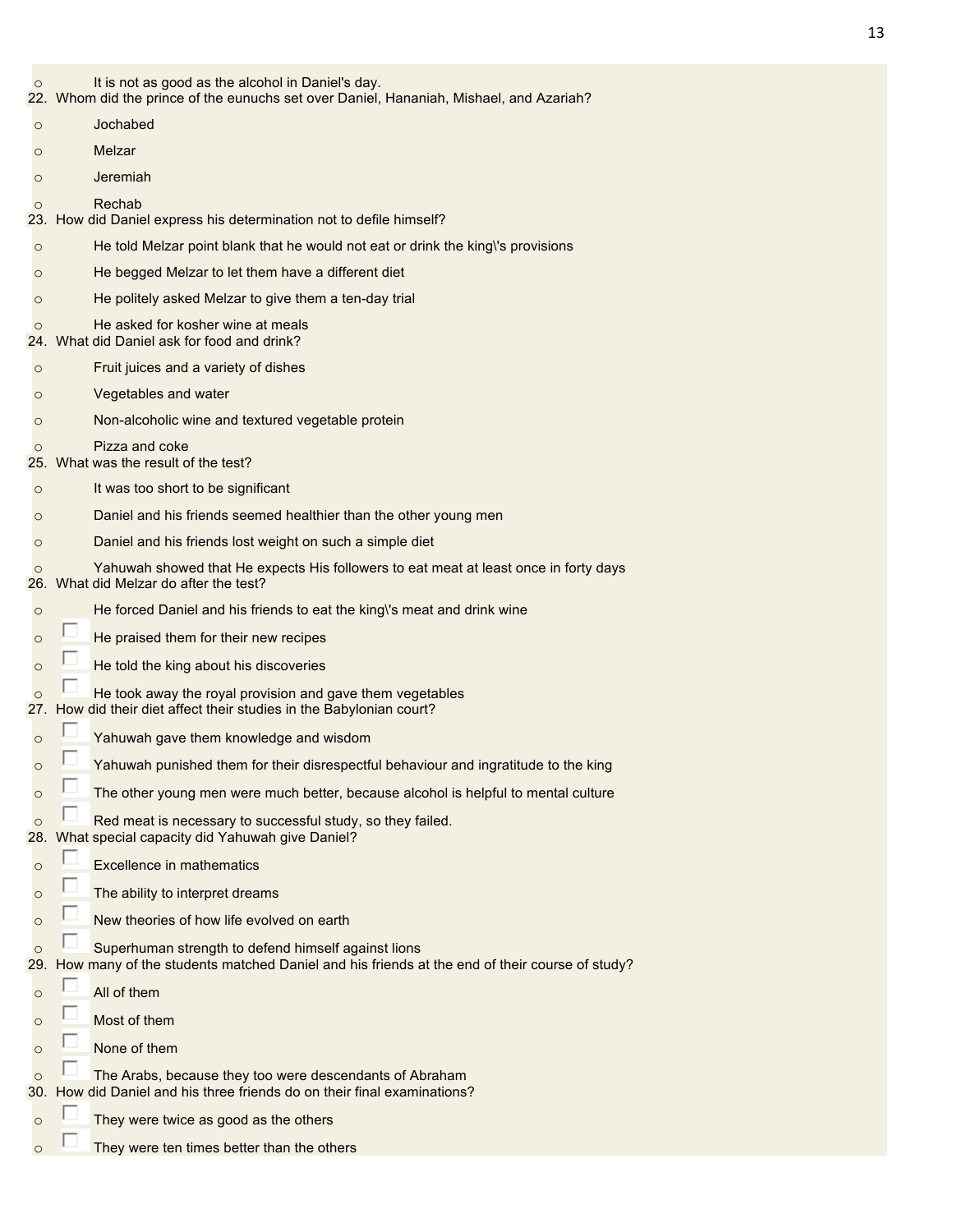- $\circ$   $\Box$  They were worse than the others, because the language was foreign to them
- $\overline{\circ}$  They were the same as the others
- 31. What is the most important lesson of this chapter?
- $\overline{\circ}$  To collaborate with the invaders of your country to get a high position
- $\overline{\circ}$  To be obedient to Yahuwah in every circumstance, not even compromising in pure diet
- $\overline{\circ}$   $\overline{\circ}$  To study hard and get a degree
- $\circ$   $\Box$  To follow protocol when making applications to the government
	- 32. 1. What Country overthrows Jerusalem in the first Chapter of Daniel (Daniel 1:1)
		- a) Assyria b) Medo-Persia c) Babylonia d) Egypt
	- 33. What was Daniel's name changed to by the Chief Official?(Daniel 1:7)
		- a) Azariah b) Belteshazzar c) Abednego d) Mishael
	- 34. What did Daniel do for King Nebuchadnezzar? (Daniel 2:24)
		- a) Capture the City b) Make a Statue c) Interpreted a dream d) Turn his staff into a snake
	- 35. Place the parts of the statue in the correct order by connecting them. (Daniel 2:32)

HEAD IRON & CLAY

CHEST & ARMS PURE GOLD

BELLY & THIGHS BRONZE (or brass)

LEGS IRON

FEET SILVER

36. What did the King do in Chapter 3 after Daniel interpreted his dream? (Daniel 3:1)

a)Repented b) Immediately built a Statue c) Ate grass like a cow d) Had another dream

- 37. Who was in the fiery furnace with Shadrach, Meshach and Abednego? (Daniel 3:25) a) Daniel b) The Magicians c) Jesus d) All the Israelite
- 38.3 Then the king commanded Ashpenaz, his chief eunuch, to bring some of the people of Israel, both of the royal family and of the nobility, 4 youths without blemish, of good appearance and skillful in all wisdom, endowed with knowledge, understanding learning, and competent to stand in the king's palace, and to teach them the metal of the set of the set of the set of the palace, and to teach them the set o

**Discuss** 

- o A. Meaning of the law of Moses
- o B. How to follow the God of Abraham
- $\circ$  C. The literature and language of the chaldeans
- **39.** 6 Among these were Daniel, Hananiah, Mishael, and Azariah of the tribe of Judah. 7 And the chief of the eunuchs gave them names: Daniel he called \_\_\_\_\_\_...-Daniel 1:6-7, ESV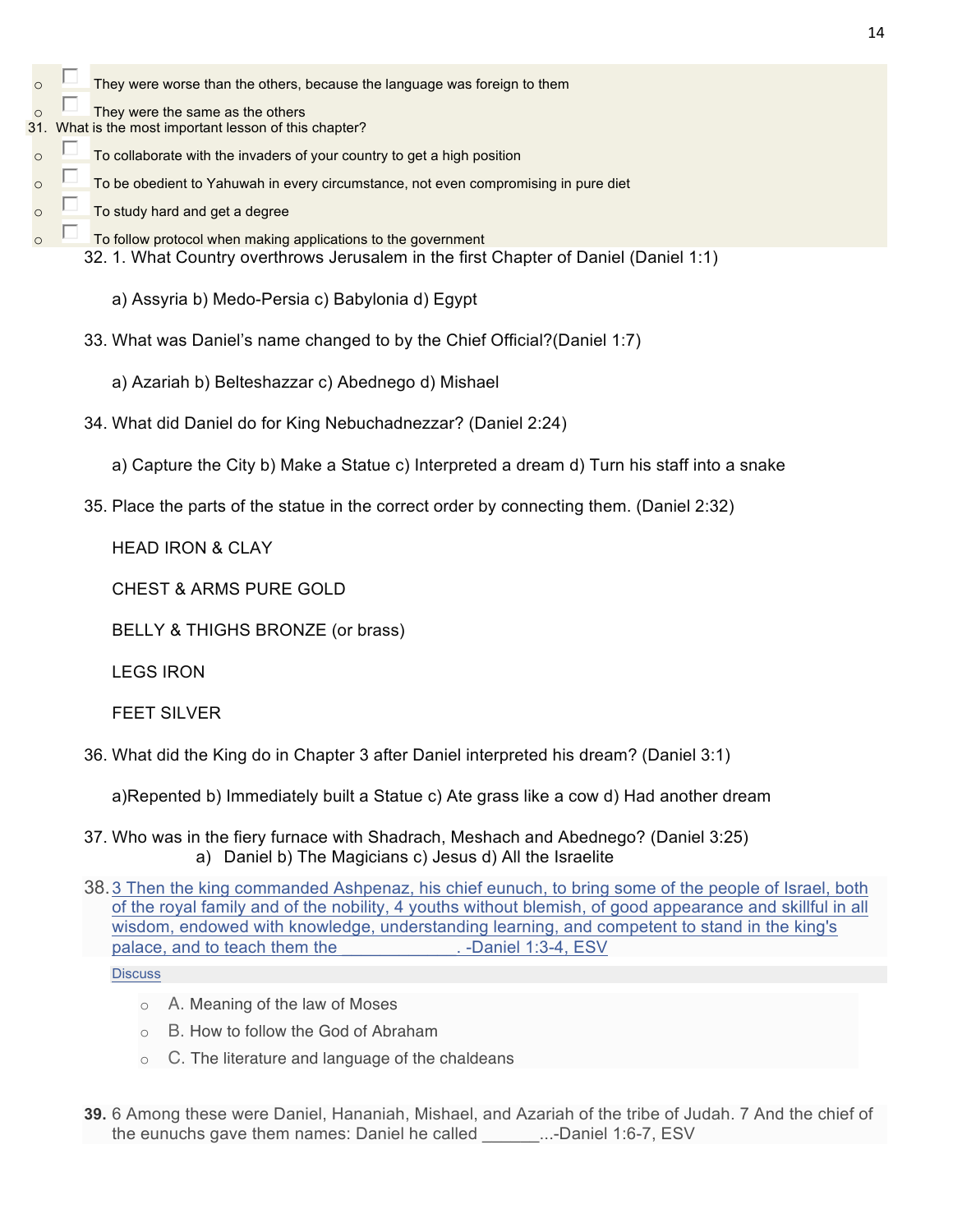- o A. Belteshazzar
- o B. Dan
- o C. Danny

**40.** \_\_\_\_\_\_\_ he called Shadrach -Daniel 1:7, ESV

- o A. Halel
- o B. Harry
- o C. Hananiah
- **41.** he called Meshach -Dan 1:7, ESV
	- o A. Michelle
	- o B. My'Shack
	- o C. Mishael

**42.** he called Abednego -Daniel 1:7, ESV

- o A. Asirize
- o B. Azariah
- o C. Atsalrida

**43.** 8 But Daniel resolved that he would not \_\_\_\_\_ himself with the king's food, or with the wine that he drank. Therefore he asked the chief of the eunuchs to allow him not to \_\_\_\_ himself. -Dan. 1:8, ESV

- o A. Defile
- o B. Tempt
- o C. Stuff

**44.** 12 "Test your servants for ten days; let us be given vegetables to eat and water to drink. 13 Then let our appearance and the appearance of the youths who eat the king's food be observed by you, and deal with your servants according to what you see." 14 So he listened to them in this matter, and tested them for ten days. 15 At the end of ten days it was seen that they were better in appearance and \_\_\_\_\_ in flesh than all the youths who ate the king's food. 16 So the steward took away their food and the wine they were to drink, and gave them vegetables. -Daniel 1:12-16, ESV

**Discuss** 

- o A. Fatter
- o B. Leaner
- o C. Stronger
- **45.** 17 As for these four youths, God gave them learning and skill in all literature and wisdom, and Daniel had understanding in all **Daniel 1:17, ESV** 
	- o A. Language of the Chaldeans
	- o B. Ezekiel's prophecies
	- o C. Visions and dreams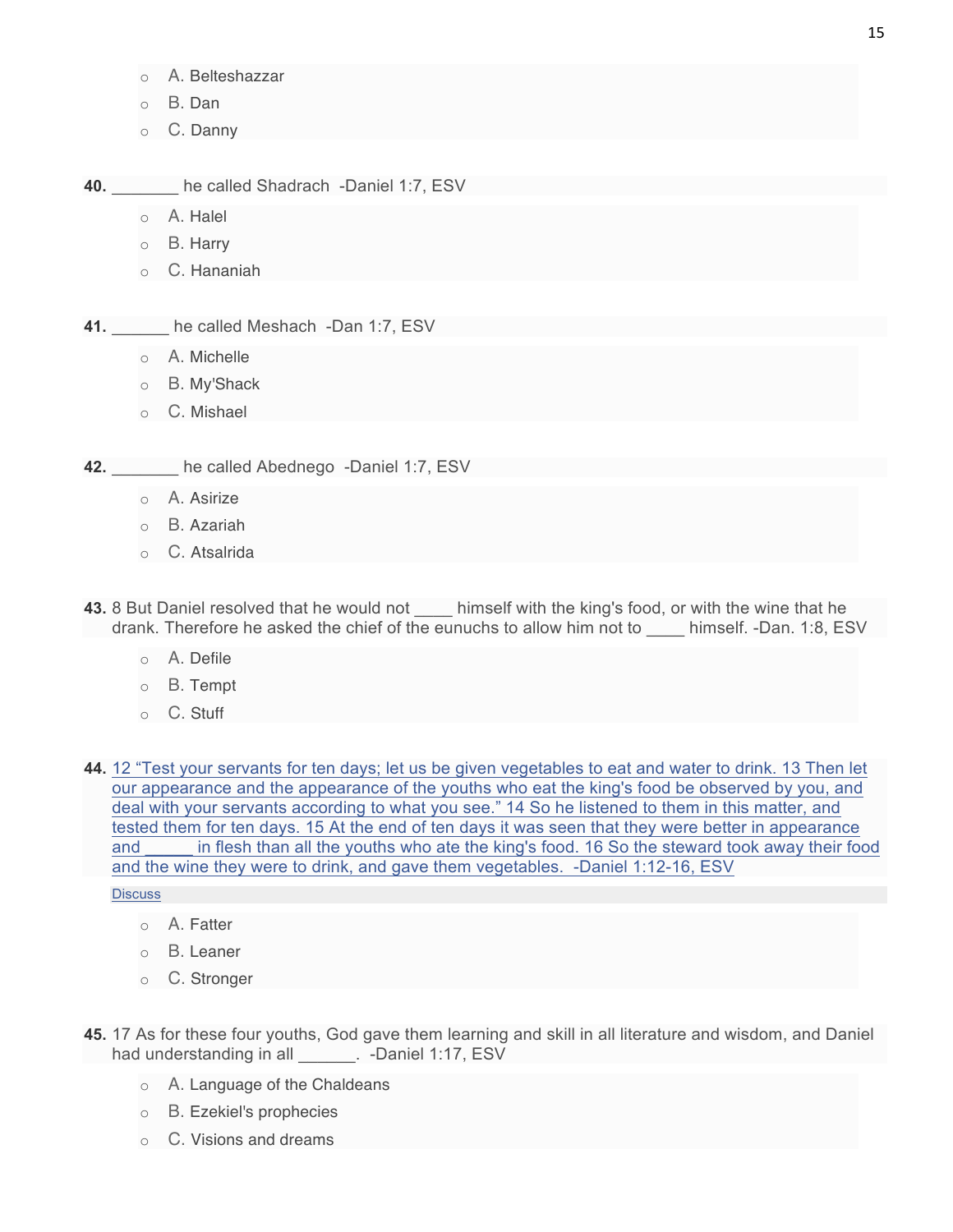- **46.** 19 And the king spoke with them, and among all of them none was found like Daniel, Hananiah, Mishael, and Azariah. Therefore they stood before the king. 20 And in every matter of wisdom and understanding about which the king inquired of them, he found them ten times better than all the that were in all his kingdom. -Dan. 1:19-20, ESV
	- o A. Priests
	- o B. Wise men
	- o C. Magicians and enchanters
- **47.** 5 The king answered and said to the Chaldeans, "The word from me is firm: if you do not make known to me the and its interpretation, you shall be torn limb from limb, and your houses shall be laid in ruins. -Dan 2:5, ESV
	- o A. Dream's origin
	- o B. Dream's people
	- o C. Dream
- **48.** 17 Then Daniel went to his house and made the matter known to Hananiah, Mishael, and Azariah, his companions, 18 and told them to seek \_\_\_\_ from the God of heaven concerning this mystery, so that Daniel and his companions might not be destroyed with the rest of the wise men of Babylon. -Daniel 2:17-18, ESV
	- o A. Mercy
	- o B. Understanding
	- o C. Wisdom
- **49.** ...this mystery has been revealed to me, not because of any wisdom that I have more than \_\_\_\_, but in order that the interpretation may be made known to the king, and that you may know the thoughts of your mind. -Dan. 2:20, ESV

**Discuss** 

- $\circ$  A. All the living
- o B. Usual
- o C. You
- **50.** 34 As you looked, a stone was cut out by  $\qquad \qquad$ , and it struck the image on its feet of iron and clay, and broke them in pieces. -Dan. 2:34, ESV
	- o A. A human hand
	- o B. No human hand
	- o C. God
- **51.** 35 Then the iron, the clay, the bronze, the silver, and the gold, all together were broken in pieces, and became like the chaff of the summer threshing floors; and the wind carried them away, so that not a trace of them could be found. But the stone that struck the image became a great and filled the whole earth. -Dan. 2:35, ESV
	- $\circ$  A. River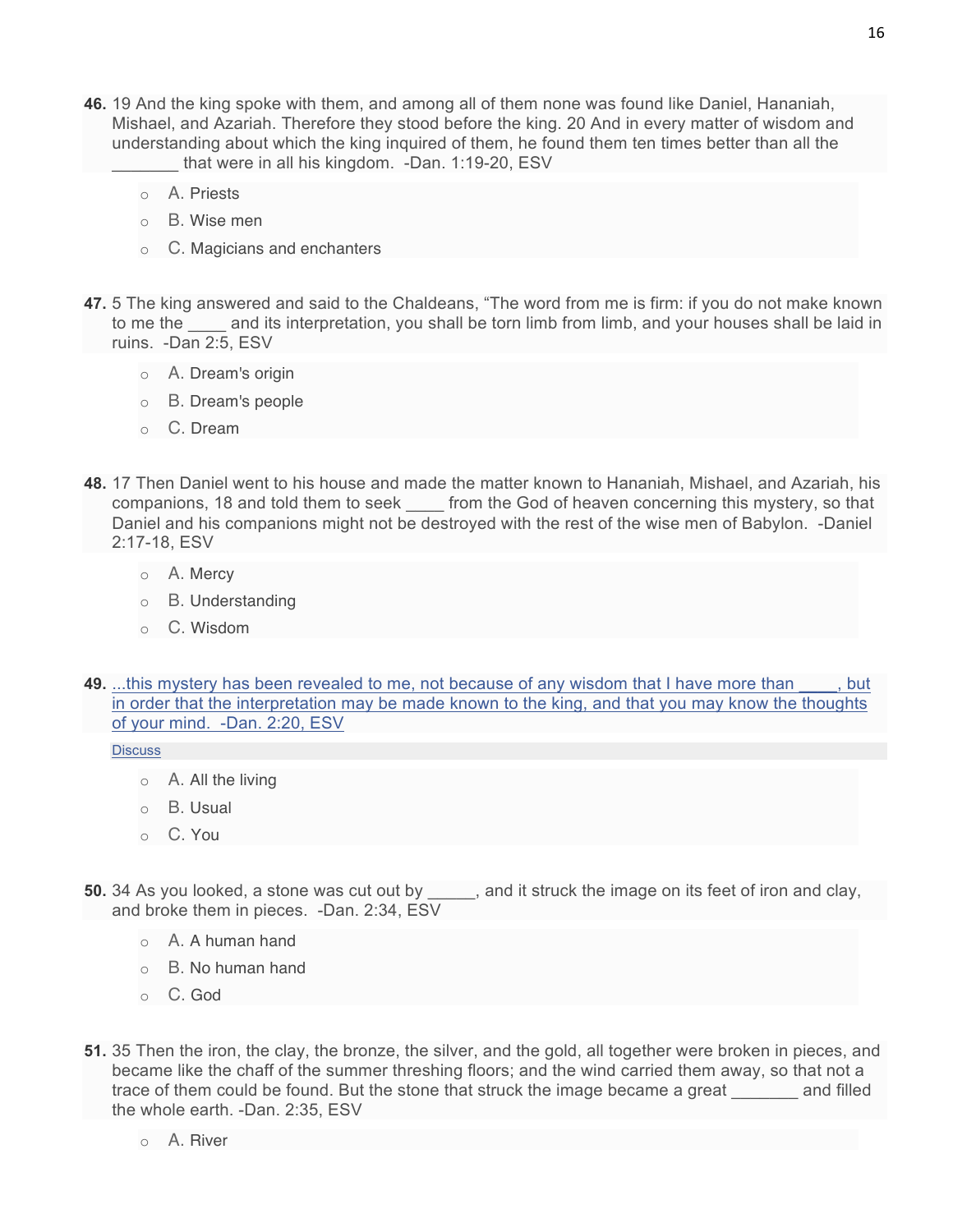- o B. Valley
- o C. Mountain
- **52.** 42 And as the toes of the feet were partly iron and partly clay, so the kingdom shall be partly strong and partly brittle. 43 As you saw the iron mixed with soft clay, so they will mix with one another in marriage, but they will not hold together, just as \_\_\_\_. Dan. 2:42-43, ESV
	- o A. Law does not mix with grace
	- o B. Condemnation does not mix with forgiveness
	- $\circ$  C. Iron does not mix with clay
- **53.** 7 The king answered and said to Daniel, "Truly, your God is God of gods and Lord of kings, and a revealer of mysteries, for you have been able to reveal this mystery." 48 Then the king gave Daniel high honors and many great gifts, and made him ruler over the whole province of and chief prefect over all the wise men of \_\_\_\_\_\_\_. -Dan 2:47-48, ESV
	- o A. Assyria
	- o B. Babylon
	- o C. Israel
- **54.** He declared to his counselors, "Did we not cast three men bound into the fire?" They answered and said to the king, "True, O king." 25 He answered and said, "But I see four men unbound, walking in the midst of the fire, and they are not hurt; and the appearance of the fourth is like a son of Dan. 3:24-25
	- o A. The gods
	- o B. Man
	- o C. A magicia
- **V. Questions and Answers (Daniel 1, 2 & 3)**

| Q. When was the Book of Daniel<br>written?                                     | A. Daniel 1:1 = 605 B.C., through 536 B.C. Daniel began<br>writing before Ezekiel wrote his book, and Daniel was finished<br>long after Ezekiel's book.                                                                                                                                                                                                                                                                             |
|--------------------------------------------------------------------------------|-------------------------------------------------------------------------------------------------------------------------------------------------------------------------------------------------------------------------------------------------------------------------------------------------------------------------------------------------------------------------------------------------------------------------------------|
| Q. Where was Babylon?                                                          | A. In modern day Iraq.                                                                                                                                                                                                                                                                                                                                                                                                              |
| Q. What else was happening in the<br>world when Daniel was written?            | A. Daniel 1:1 = Nebuchadnezzar had just invaded Jerusalem,<br>which fell in 605 B.C.                                                                                                                                                                                                                                                                                                                                                |
| Q. What did Nebuchadnezzar do<br>with Jerusalem's royal and noble<br>families? | A. Daniel 1:1 = Nebuchadnezzar took the best of the royal and<br>noble families to serve in his palace.                                                                                                                                                                                                                                                                                                                             |
| have that would be desirable to a<br>king?                                     | A. Daniel 1:4 = 1) Well-educated in every branch of learning<br>Gifted with knowledge and good sense<br>$\vert$ Q. What did these royals and nobles $\vert$ 3) Have the poise needed to serve in the palace<br>4) Having thus a strong background, they would be prime<br>candidates for more learning (In this case, Nebuchadnezzar<br>would have them educated in the language and literature of<br>the Babylonians (cf. $v.4$ ). |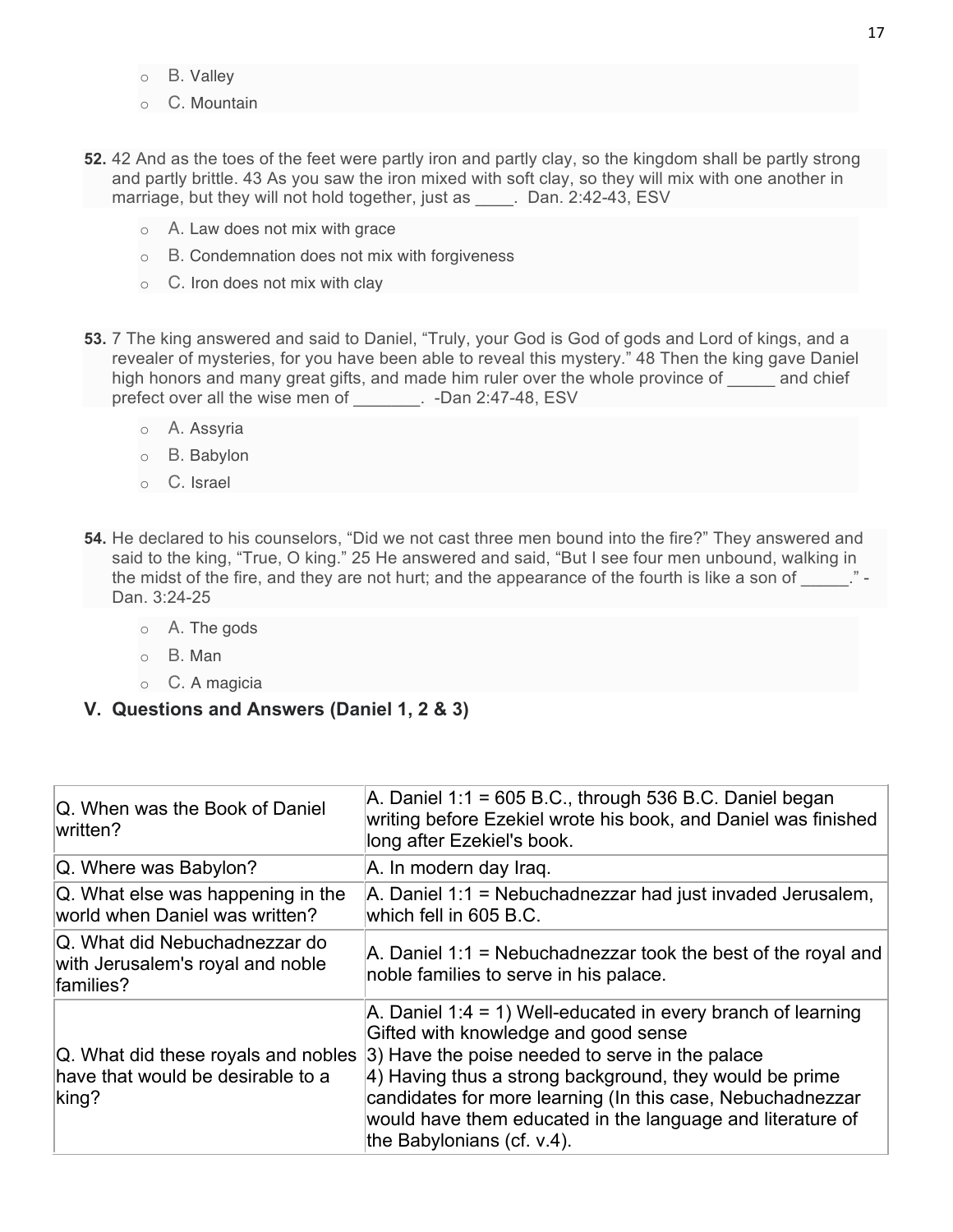| Q. What other name were the<br>Babylonians known as?                                         | A. The Chaldeans.                                                                                                                                      |
|----------------------------------------------------------------------------------------------|--------------------------------------------------------------------------------------------------------------------------------------------------------|
| attend Babylonian school?                                                                    | $\alpha$ . How long did these elite Israelites A. Daniel 1:5 = 3 years (Like getting a masters degree in these<br>days).                               |
| Q. What career awaited these set<br>apart Jews?                                              | A. Daniel $1.5$ = Some would be advisers in the royal court.                                                                                           |
| Q. Who were qualified?                                                                       | A. Daniel $1:6 = 1$ ) Daniel<br>2) Hananiah<br>3) Mishael<br>4) Azariah.                                                                               |
| Q. From what tribe of Israel were<br>they?                                                   | A. Daniel $1:6 =$ Judah.                                                                                                                               |
| Q. What was the first step in the<br>training process?                                       | A. Daniel 1:7 = Giving each one a Babylonian name.                                                                                                     |
| Q. Which were?                                                                               | A. Daniel 1:7 = Daniel ---> Belteshazzar<br>Hananiah ---> Shadrach<br>Mishael ---> Meshach<br>Azariah ---> Abednego                                    |
| Q. How did Daniel distinguish<br>himself?                                                    | A. Daniel 1:8 = Daniel kept his diet pure, according to Hebrew<br>law.                                                                                 |
| Q. How did Daniel get away with it?                                                          | A. Daniel 1:9 = God gave Daniel's overseer great respect for<br>him.                                                                                   |
| Q. The only good kosher food the<br>king's kitchen had to offer was<br>vegetables and water? | A. Daniel 1:12 = Yes.<br>Note: Just because one is well off doesn't make him immune<br>to the effects of a rich diet. Always be aware of what you eat. |
| Q. How did Daniel convince his<br>overseer to let him eat only veggies<br>and water?         | A. Daniel 1:12 = Daniel asked for a ten-day trial period and<br>that the diet decision made to be based on the results.                                |
| Q. How did the four young men do in<br>their studies of Babylonian culture<br>and language?  | A. Daniel 1:17 = Very well. God gave them an unusual<br>aptitude for learning the literature and science of the time.                                  |
| Q. Is there meaning in dreams and<br>visions?                                                | $A.$ Daniel 1:17 = Yes.                                                                                                                                |
| Q. Who can understand them?                                                                  | A. Daniel 1:17 = One who God gives the ability to.                                                                                                     |
| Q. Did this phenomenon happen<br>here?                                                       | A. Daniel 1:17 = Yes. Daniel was given the ability to interpret<br>dreams.                                                                             |
| Q. Did God make the four young<br>men learn any faster than the<br>others?                   | A. Daniel 1:18 = No.                                                                                                                                   |
| Q. Was the king pleased?                                                                     | A. Daniel 1:19 = Yes. They had distinguished themselves from<br>the rest, beginning with their obedience to God in their diet.                         |
| Q. What fields did the four excel in?                                                        | A. Daniel 1:20 = All matters requiring wisdom and balanced<br>judgment. They were ten times better than Nebuchadnezzar's<br>old advisers!              |
| Q. How long did Daniel serve as the<br>king's adviser?                                       | A. Daniel $1:21$ = About 63 years (until 538 B.C.).                                                                                                    |

18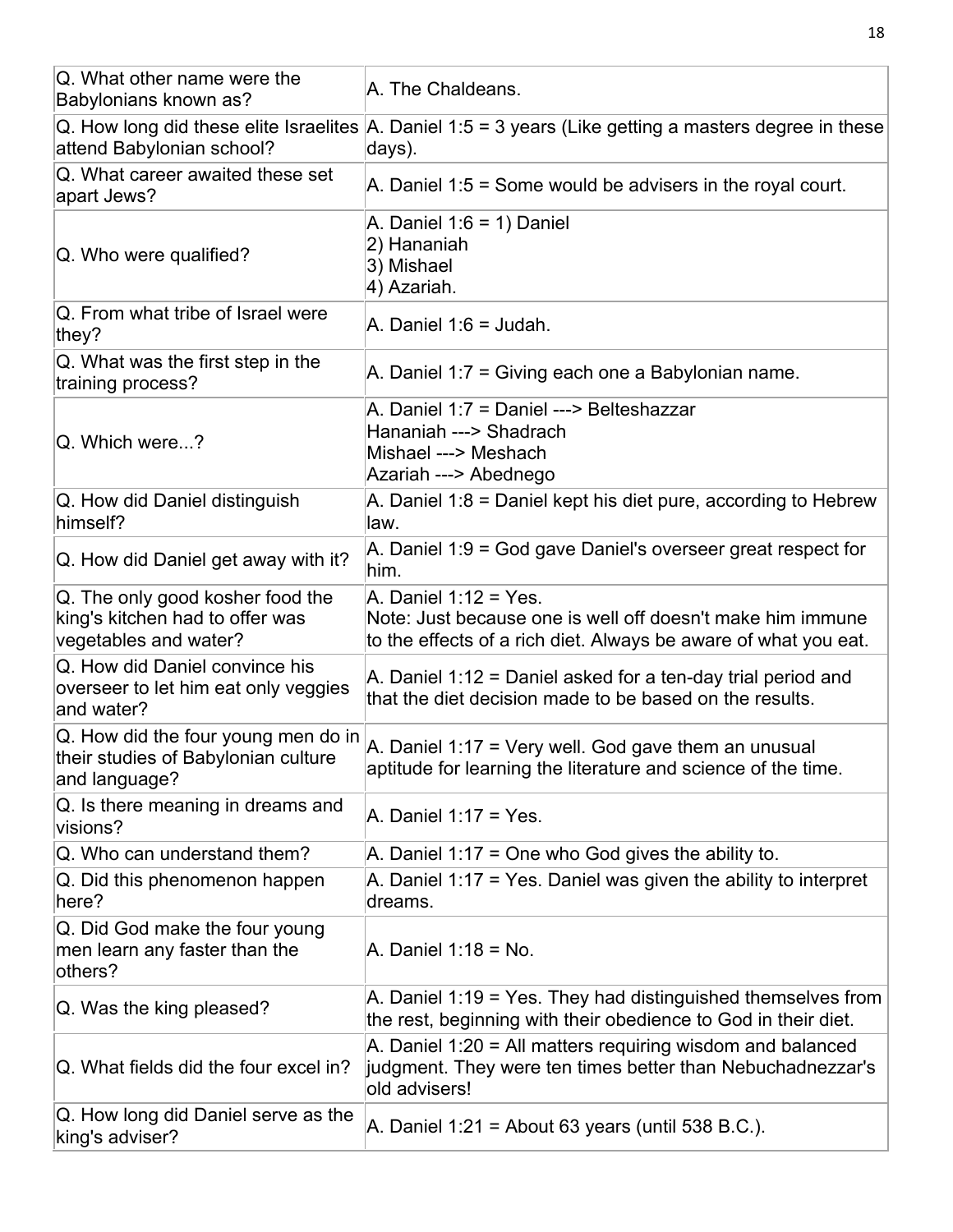| Q. When did Nebuchadnezzar have<br>his first dream?                                                                            | A. Daniel $2:1$ = When Daniel and the other three young men<br>were finishing up their 2nd year of training.                                                                                                                                                                                                                                                                                                                                                                             |
|--------------------------------------------------------------------------------------------------------------------------------|------------------------------------------------------------------------------------------------------------------------------------------------------------------------------------------------------------------------------------------------------------------------------------------------------------------------------------------------------------------------------------------------------------------------------------------------------------------------------------------|
| Q. Did this dream upset the king?                                                                                              | A. Daniel $2:5 = Yes$ .                                                                                                                                                                                                                                                                                                                                                                                                                                                                  |
| Q. Who did Nebuchadnezzar consult<br>first?                                                                                    | A. Daniel 2:2 = His old advisers.                                                                                                                                                                                                                                                                                                                                                                                                                                                        |
| Q. Did they interpret the dream?                                                                                               | A. Daniel 2:10 = No way. They knew they couldn't do it and<br>refused to even try.                                                                                                                                                                                                                                                                                                                                                                                                       |
| Q. Why?                                                                                                                        | A. Daniel $2:9 =$ If they were wrong, they'd die.                                                                                                                                                                                                                                                                                                                                                                                                                                        |
| Q. How did the king react to their<br>response?                                                                                | A. Daniel 2:12 = Not well. He ordered all his advisers to be<br>executed.                                                                                                                                                                                                                                                                                                                                                                                                                |
| Q. Even Daniel and the 3 other<br>young men?                                                                                   | A. Daniel $2:13 = Yes$ .                                                                                                                                                                                                                                                                                                                                                                                                                                                                 |
| Q. What did Daniel do?                                                                                                         | A. Daniel 2:16 = He went to the king and asked for more time<br>to interpret his dream.                                                                                                                                                                                                                                                                                                                                                                                                  |
| Q. What did Daniel do with that<br>time?                                                                                       | A. Daniel $2:18$ = He and the three other young men prayed for<br>God to tell them what Nebuchadnezzar's dream meant.                                                                                                                                                                                                                                                                                                                                                                    |
| Q. Did God answer?                                                                                                             | A. Daniel 2:19 = Yes. That night!                                                                                                                                                                                                                                                                                                                                                                                                                                                        |
| Q. What did Daniel think of that?                                                                                              | A. Daniel $2:20-23$ = He praised God!                                                                                                                                                                                                                                                                                                                                                                                                                                                    |
| Q. What did Daniel praise God for?                                                                                             | A. Daniel $2:20-23 = 1$ ) For being the only one who has wisdom<br>and power<br>2) For determining the course of world events in removing<br>kings and setting others on thrones<br>3) For giving wisdom to the wise<br>4) For giving knowledge to the scholars<br>5) For revealing deep and mysterious things<br>6) For knowing what lies hidden in the darkness, though God<br>Himself is surrounded by light<br>7) For giving him wisdom and strength<br>8) For answering his prayer. |
| with the answer?                                                                                                               | Q. How did Daniel approach the king $\vert$ A. Daniel 2:28 = He told the king that God revealed the<br>answer -- that only God could reveal secrets.                                                                                                                                                                                                                                                                                                                                     |
| Q. What was the king's dream<br>about?                                                                                         | A. Daniel $2:29$ = The future.                                                                                                                                                                                                                                                                                                                                                                                                                                                           |
| Q. Which was?                                                                                                                  | A. Daniel 2:36-45 = Kingdoms to come, their fate, then God's<br>eternal kingdom come.                                                                                                                                                                                                                                                                                                                                                                                                    |
| Q. Did the king believe Daniel?                                                                                                | A. Daniel 2:47 = Absolutely. Daniel was promoted.<br>Nebuchadnezzar believed in Daniel's God as a result.                                                                                                                                                                                                                                                                                                                                                                                |
| Q. How high was Daniel promoted?                                                                                               | A. Daniel 2:48-49 = To just below the king. The other three<br>young Jews were beside him.                                                                                                                                                                                                                                                                                                                                                                                               |
| Q. Did Nebuchadnezzar forget his<br>dream incident?                                                                            | A. Daniel 3:5 = Apparently he did. One day, Nebuchadnezzar<br>demanded that all people worship the statue of himself or else<br>die.                                                                                                                                                                                                                                                                                                                                                     |
| Q. And three of the king's Jewish<br>advisers wouldn't bow. What was<br>the inevitable confrontation with the<br>new law like? | A. Daniel $3:16-18$ = To the three young Jewish men, they felt<br>no need to explain themselves and were sure that God would<br>intervene if it wasn't their time to die. And if God didn't save<br>them, so be it; they wouldn't serve false gods for anyone.                                                                                                                                                                                                                           |

19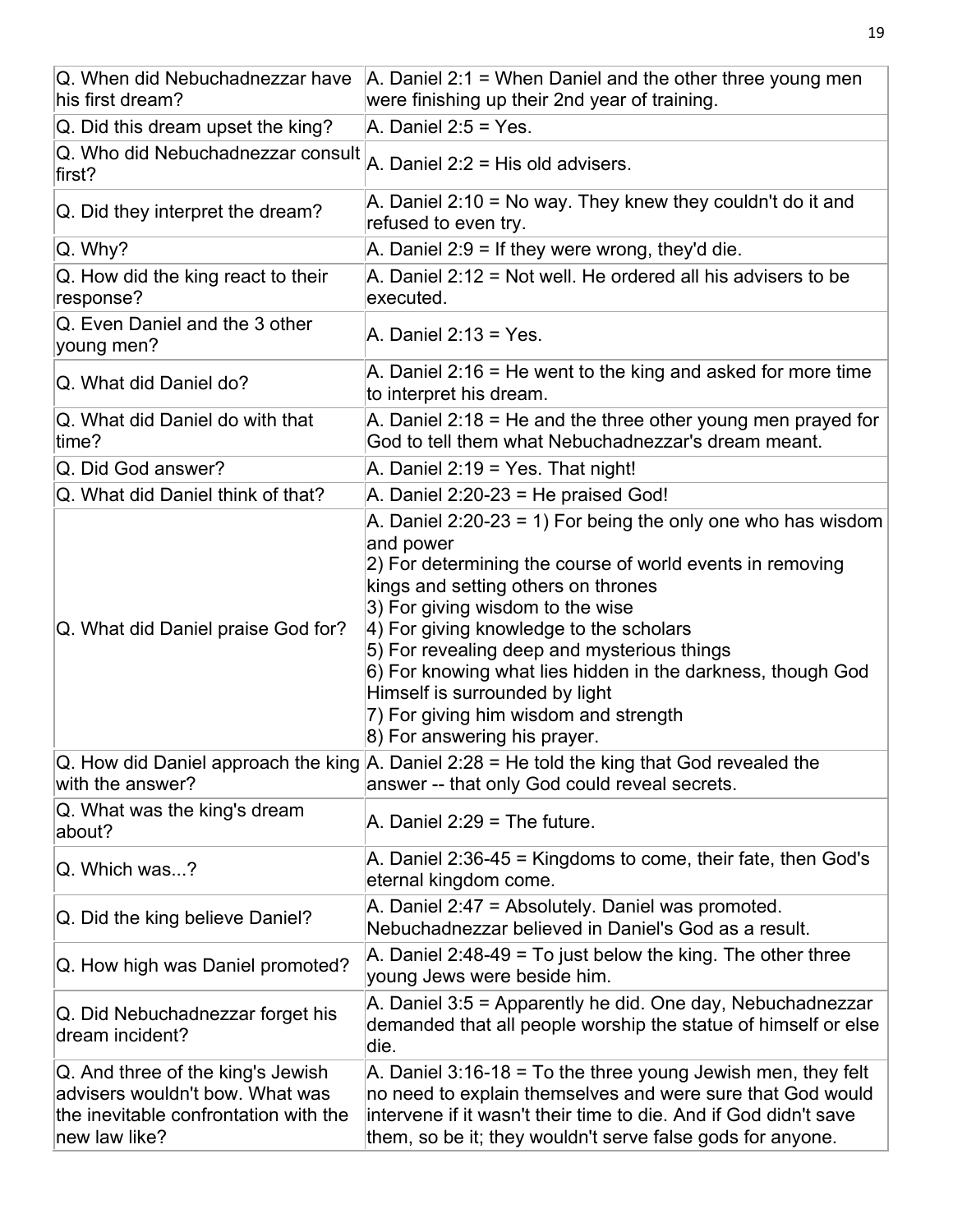| $ Q.$ Did they burn?                            | $ A.$ Daniel 3:25 = Only their bindings burned.                                                                                                                     |
|-------------------------------------------------|---------------------------------------------------------------------------------------------------------------------------------------------------------------------|
| Q. Did Nebuchadnezzar respond?                  | A. Daniel 3:28 = Yes. Nebuchadnezzar believed in their God<br>once again, even so far as to make a new law forbidding to<br>speak evil against the Israelites' God. |
| $ Q$ . What became of these three<br>young men? | $A.$ Daniel 3:30 = They got promoted again                                                                                                                          |

### **VI. WHO SAID THIS TO WHOM (Daniel 4, 5 & 6)**

- *13.* "………let not the dream or the interpretation alarm you." *King Nebuchadnezzar to Daniel (4:19)*
- *14.* "…….break off your sins by practicing righteousness, and your iniquities by showing mercy to the oppressed, that there may perhaps be a lengthening of your prosperity." *Daniel to King Nebuchadnezzar (4:27)*
- *15. "*Chop down the tree and lop off its branches, strip off its leaves and scatter its fruit." *Watcher or Holy One to King Nebuchadnezzar (4:14)*
- *16.* "….The kingdom has departed from you, and you shall be driven from among men, and your dwelling shall be with the beasts of the field... *voice from Heaven to King Nebuchadnezzar (4:31,32)*
- *17.* "Whoever reads this writing, and shows me its interpretation, shall be clothed with purple and have a chain of gold around his neck and shall be the third ruler in the kingdom." *King Belshazzar to the wise men of Babylon (5:7)*
- *18.* "O king, live forever! Let not your thoughts alarm you or your color change." *Queen to King Belshazzar (5:10)*
- *19.*"Let your gifts be for yourself, and give your rewards to another. *Daniel to King Belshazzar (5:17)*
- *20.* "……….whoever makes petition to any god or man for thirty days, except to you, O king, shall be cast into the den of lions." *High officials and satraps to King Darius (6:6,7)*
- *21.* "The thing stands fast, according to the law of the Medes and Persians, which cannot be revoked." *King Darius to the High officials and satraps (6:12)*
- *22. "*May your God, whom you serve continually, deliver you!" *King Darius to Daniel (6:16)*
- *23. "*O king, live forever!" *Daniel to King Darius (6:21)*
- *24.* "My God sent his angel and shut the lions' mouths, and they have not harmed me, because I was found blameless before him; and also before you, O king, I have done no harm." *Daniel to King Darius (6:22)*

### *VII. WHO AM I (Daniel 4, 5 & 6)*

*1.* I said "Peace be multiplied to you! **<sup>2</sup>** It has seemed good to me to show the signs and wonders that the Most High God has done for me." *King Nebuchadnezzar (4:1,2)*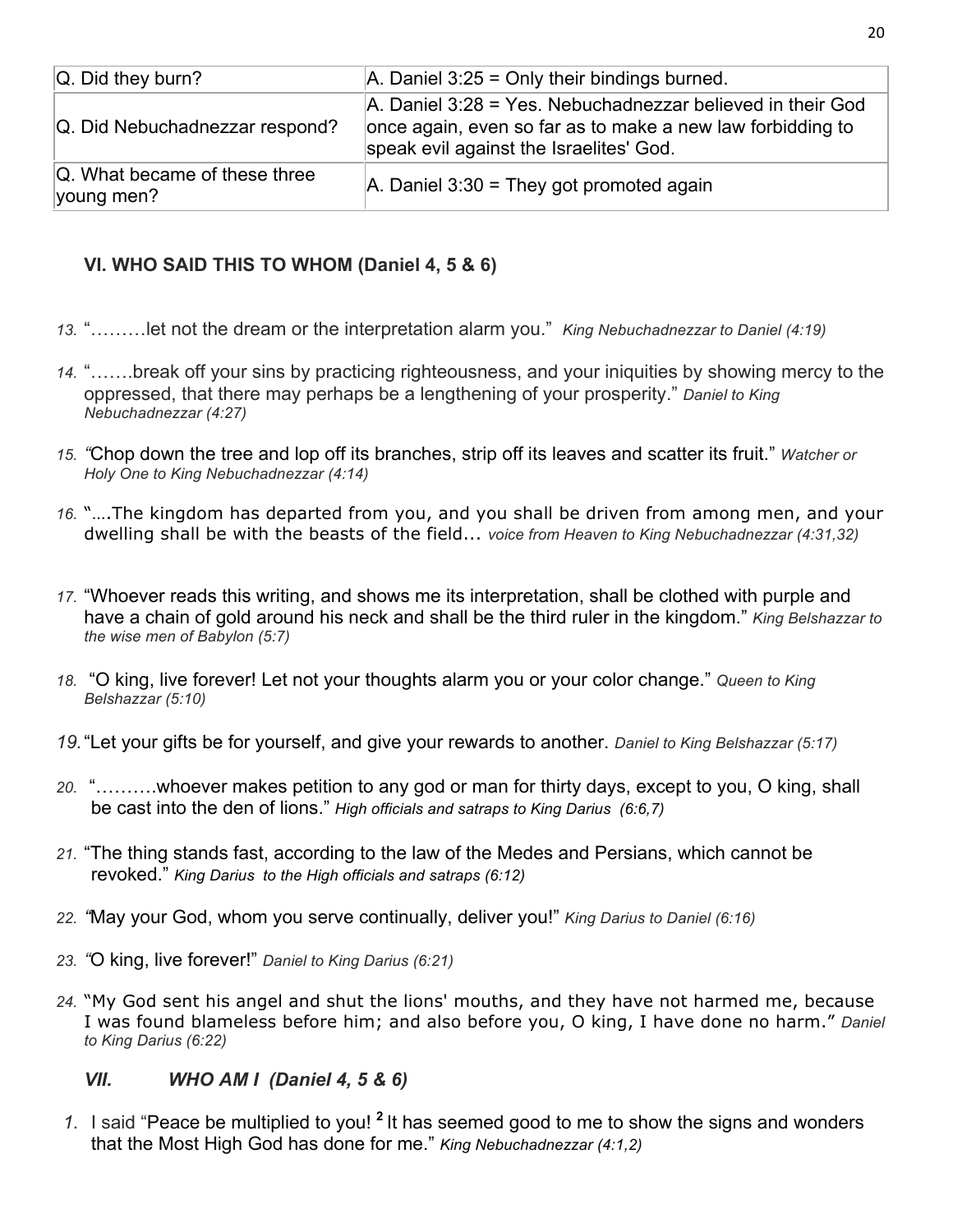- *2.* I saw a dream that made me afraid*. King Nebuchadnezzar (4:5)*
- *3.* "I saw in the visions of my head as I lay in bed, and behold, a watcher, a holy one, came down from heaven." *King Nebuchadnezzar (4:13)*
- *4.* I said "for all his works are right and his ways are just; and those who walk in pride he is able to humble" *King Nebuchadnezzar (4:37)*
- *5.* My color changed, and my thoughts alarmed me; my limbs gave way, and my knees knocked together. *Belshazzar (5:6)*
- 6. "I have heard of you that the spirit of the gods<sup>[h]</sup> is in you, and that light and understanding and excellent wisdom are found in you." *King Belshazzar (5:14)*
- *7.* I told the King about a man in his kingdom in whom is the spirit of the holy gods. *Queen (5:10)*
- *8.* I am the chief of the magicians, soothsayers, astrologers and Chaldeans and I am a captive of Judah. *Daniel (5:11,13)*
- *9.* When my heart was lifted up and my spirit was hardened so that I dealt proudly, I was brought down from my kingly throne, and my glory was taken from me. I was driven from among the children of mankind, and my mind was made like that of a beast, and my dwelling was with the wild donkeys. *King Nebuchadnezzar (5:20,21)*
- 10.I was fed grass like an ox, and my body was wet with the dew of heaven, until I knew that the Most High God rules the kingdom of mankind and sets over it whom he will. *King Nebuchadnezzar (5:21)*
- 11.I gave the command to make Daniel the third ruler of my kingdom. *King Belshazzar (5:29)*
- *12.* I set in my kingdom 120 satraps and 3 governors. *King Darius(6:1)*
- *13.* I became distinguished above all the other high officials and satraps, because an excellent spirit was in me. *Daniel (6:3)*
- *14.* I got down on my knees three times a day and prayed and gave thanks before my God, as I had done previously. *Daniel (6:10)*
- *15.* I said ""Peace be multiplied to you. **<sup>26</sup>** I make a decree, that in all my royal dominion people are to tremble and fear before the God of Daniel. *King Darius(6:25,26)*

### **VIII. MATCH THE FOLLOWING (Daniel 4, 5 & 6)**

| Daniel                           |   | A   Among the wise men of Babylon |
|----------------------------------|---|-----------------------------------|
| Beasts Fleeing from the branches | B | Your Kingdom is divided           |
| Tekel                            |   | Belteshazzar                      |
| Darius                           |   | You are weighed and found wanting |
| Chaldeans                        | Е | King from Mede                    |
| Dream about the Tree             |   | God has numbered your Days        |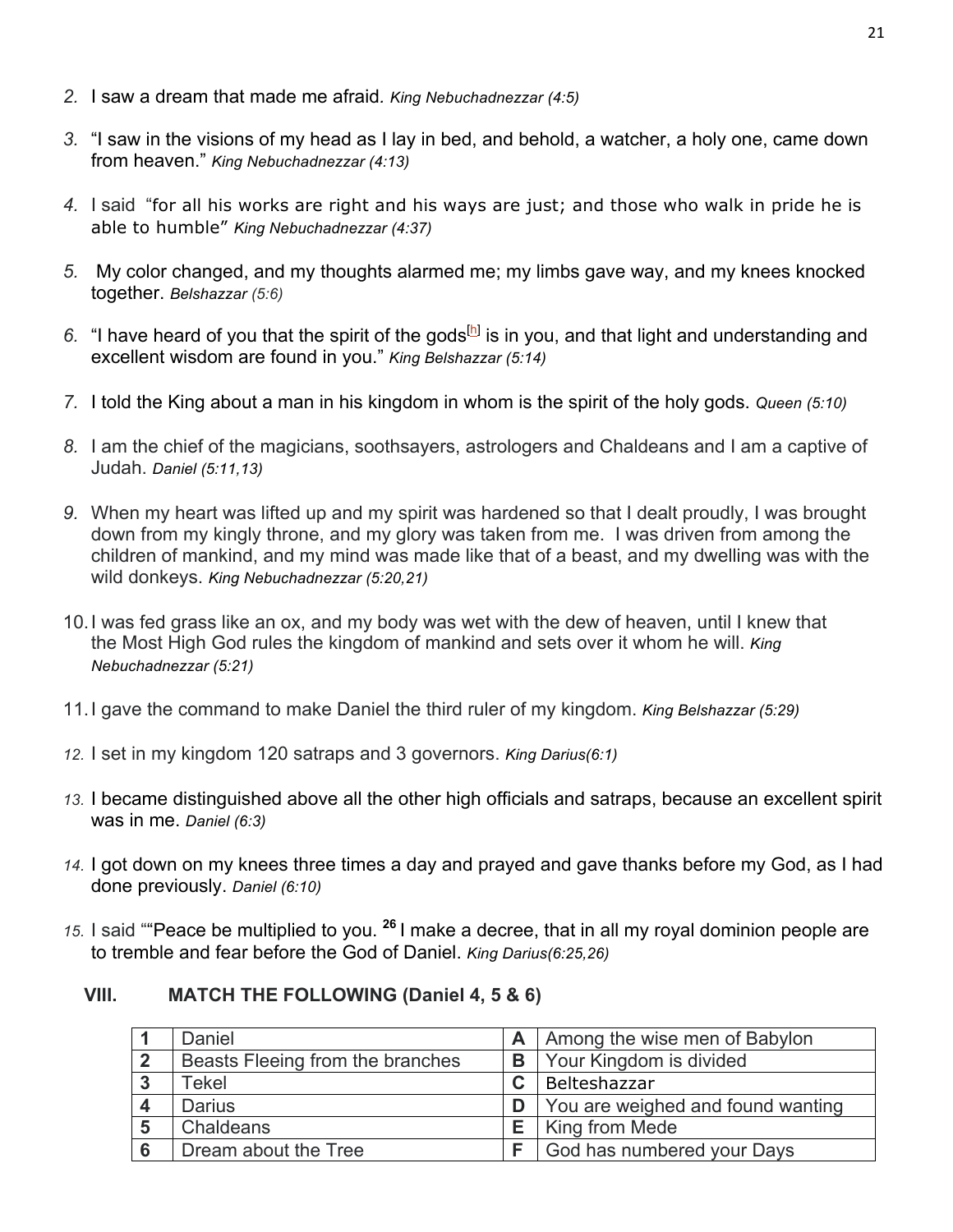| Peres                | King's courtiers and workers |
|----------------------|------------------------------|
| <b>Chaldean King</b> | Nebuchadnezzar               |
| Mene                 | Belshazzar                   |

*Answers - 1-C ; 2-G ; 3-D ; 4-E ; 5-A ; 6-H ; 7-B ; 8-I ; 9-F*

### **IX. FILL IN THE BLANKS (Daniel 4, 5 & 6)**

1. I, \_\_\_\_\_\_\_\_\_\_\_\_\_\_\_\_\_\_\_ was at ease in my house and prospering in my palace. (4:1)

2. How great are his  $\begin{array}{ccc} 2. & \text{How great area} \end{array}$  how mighty his  $\begin{array}{ccc} 2. & \text{How great area} \end{array}$ 

3. His kingdom is an  $\qquad \qquad$  kingdom, and his dominion endures from \_\_\_\_\_\_\_\_\_\_\_\_\_\_\_\_\_\_\_\_\_\_\_ to \_\_\_\_\_\_\_\_\_\_\_\_\_\_\_\_\_\_\_\_\_\_\_\_\_\_\_ .(4:3)

4. As I lay in bed the  $\frac{1}{2}$  and the  $\frac{1}{2}$  and the  $\frac{1}{2}$  of my head alarmed me. (4:5)

- 5. "O **Example 20**  $\rightarrow$  O  $\rightarrow$  O  $\rightarrow$  O  $\rightarrow$  O  $\rightarrow$  O  $\rightarrow$  O  $\rightarrow$  O  $\rightarrow$  O  $\rightarrow$  O  $\rightarrow$  O  $\rightarrow$  O  $\rightarrow$  O  $\rightarrow$  O  $\rightarrow$  O  $\rightarrow$  O  $\rightarrow$  O  $\rightarrow$  O  $\rightarrow$  O  $\rightarrow$  O  $\rightarrow$  O  $\rightarrow$  O  $\rightarrow$  O  $\rightarrow$  O  $\rightarrow$  O  $\rightarrow$  O  $\rightarrow$  O  $\rightarrow$  O  $\rightarrow$  O  $\rightarrow$  O holy gods is in you and that no mystery is too difficult for you, tell me the my dream that I saw and their ………………………….." (4:9)
- 6. Its leaves were \_\_\_\_\_\_\_\_\_\_\_\_\_\_\_ and its fruit \_\_\_\_\_\_\_\_\_\_\_\_\_\_\_, and in it was \_\_\_\_\_\_\_\_\_\_\_\_\_\_\_\_\_ for all. (4:12)
- 7. Let his mind be changed from a  $\qquad \qquad$ , and let a  $\qquad \qquad$  mind be given to him; (4:16)
- 8. Your \_\_\_\_\_\_\_\_\_\_\_\_\_\_\_\_\_\_\_ has grown and reaches to heaven, and your \_\_\_\_\_\_\_\_\_\_ to the ends of the earth. (4:22)
- 9. You shall be made to eat grass like an ox, and you shall be wet with the dew of heaven, and **business** periods of time shall pass over you (4:25)
- 10. Therefore, O king, let my \_\_\_\_\_\_\_\_\_\_\_\_\_\_\_\_ be acceptable to you: break off your sins by practicing \_\_\_\_\_\_\_\_\_\_\_\_\_\_\_\_\_\_\_\_\_\_\_\_\_\_\_\_\_, and your \_\_\_\_\_\_\_\_\_\_\_\_\_\_\_\_\_\_\_\_\_\_\_\_\_ by showing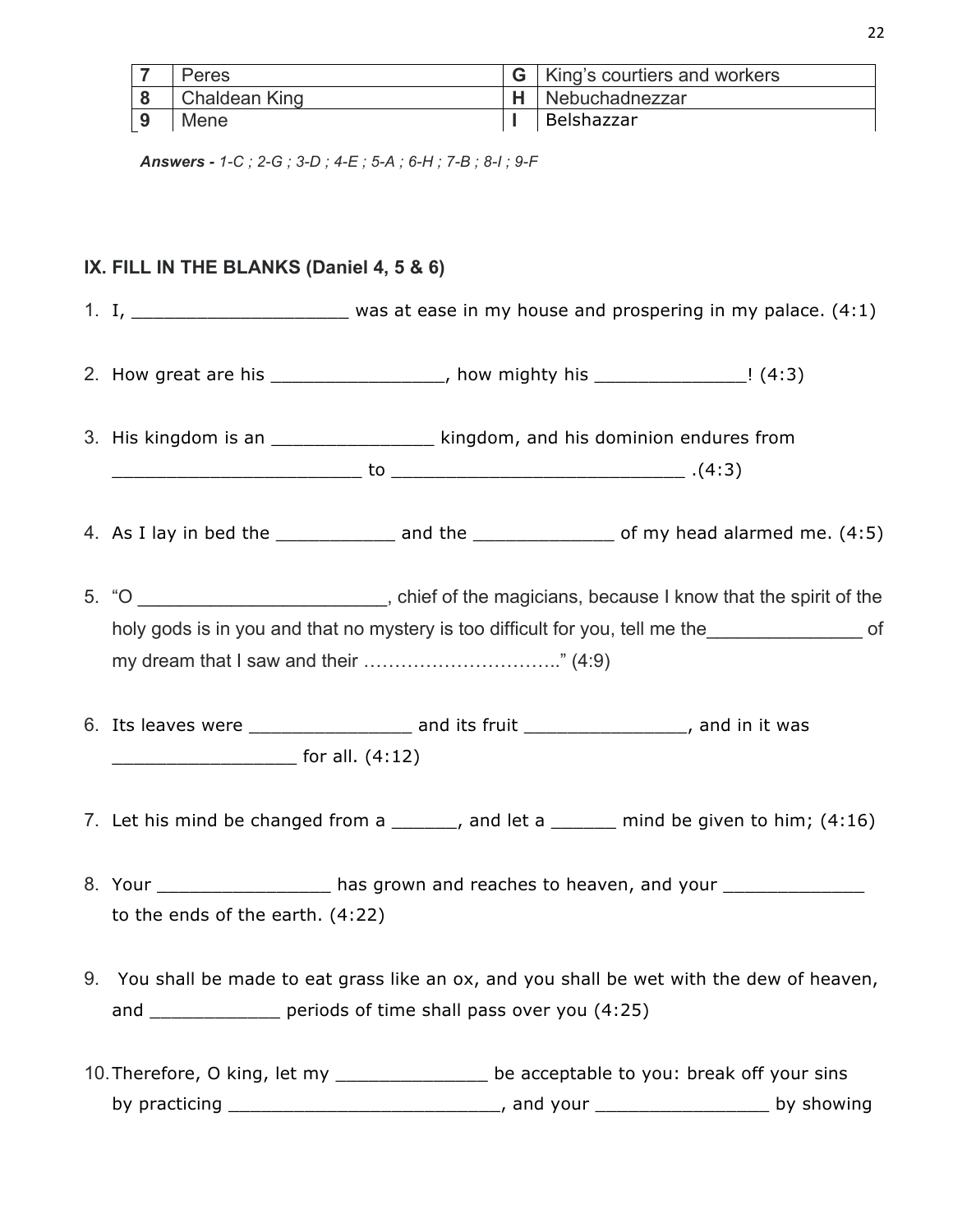mercy to the oppressed, that there may perhaps be a \_\_\_\_\_\_\_\_\_\_\_\_\_\_\_\_\_\_\_\_\_\_\_\_\_\_\_\_ of your prosperity. (4:27)

- 11. "Is not this great \_\_\_\_\_\_\_\_\_\_\_\_\_\_\_\_\_, which I have built by my mighty power as a royal residence and for the glory of my  $\frac{1}{2}$  \_\_\_\_\_\_\_\_\_\_\_\_\_\_\_\_\_\_\_\_\_\_\_\_\_\_\_\_\_\_\_?" (4:30)
- 12. At the same time my \_\_\_\_\_\_\_\_\_\_\_\_\_\_ returned to me, and for the glory of my kingdom, my \_\_\_\_\_\_\_\_\_\_\_\_\_\_ and \_\_\_\_\_\_\_\_\_\_\_\_\_\_\_\_\_ returned to me. (4:36)
- 13. Now I, Nebuchadnezzar, praise and extol and honor the \_\_\_\_\_\_\_\_\_\_ of \_\_\_\_\_\_\_\_\_\_, for all his works are \_\_\_\_\_\_\_\_ and his ways are \_\_\_\_\_\_\_\_\_; and those who walk in  $he$  is able to  $(4:37)$
- 14. King Belshazzar made a great \_\_\_\_\_\_\_\_\_\_ for a thousand of his \_\_\_\_\_\_\_\_\_ and drank in front of the thousand. (5:1)
- 15. Immediately the fingers of a \_\_\_\_\_\_\_\_\_\_\_\_ hand appeared and \_\_\_\_\_\_\_\_\_\_\_\_ on the plaster of the wall of the king's \_\_\_\_\_\_\_\_\_\_\_\_\_\_\_, opposite the \_\_\_\_\_\_\_\_\_\_\_\_\_\_\_\_\_. (5:5)
- 16. "You are that Daniel, one of the exiles of \_\_\_\_\_\_\_\_\_\_\_, whom the king my father brought from \_\_\_\_\_\_\_\_\_\_\_\_\_\_\_. (5:13)
- 17. And you his son,<sup>[1]</sup> Belshazzar, have not \_\_\_\_\_\_\_\_\_\_\_\_\_\_\_\_ your heart, though you knew all this,  $^{23}$  but you have lifted up yourself against the  $\frac{1}{2}$  of  $\frac{1}{2}$  of  $\frac{1}{2}$  (5:22)
- 18...but the Table on the section of the same in whose hand is your breath, and whose are all your ways, you have not \_\_\_\_\_\_\_\_\_\_\_\_\_\_\_\_\_\_\_\_\_\_\_\_.(5:23)
- 19. And this is the writing that was inscribed: \_\_\_\_\_\_, \_\_\_\_\_\_, \_\_\_\_\_\_, and \_\_\_\_\_\_\_\_\_. (5:25)
- 20. Then \_\_\_\_\_\_\_\_\_\_\_\_\_\_\_\_\_\_\_\_\_ gave the command, and \_\_\_\_\_\_\_\_\_\_\_\_\_\_\_\_\_\_\_\_\_ was clothed with purple, a chain of gold was put around his neck, and a proclamation was made about him, that he should be the \_\_\_\_\_\_\_\_\_\_\_\_\_\_\_\_ ruler in the kingdom. (5:29)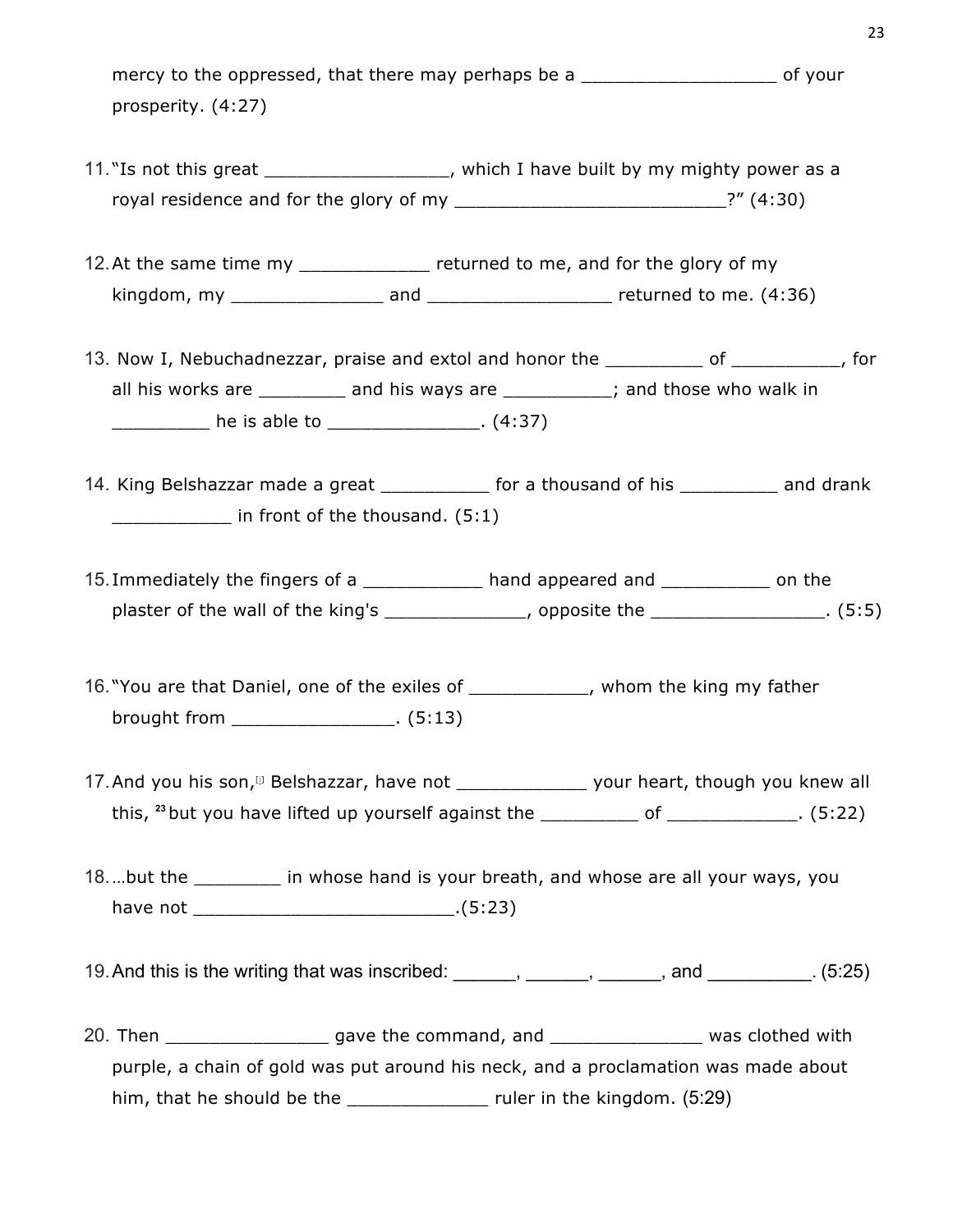21. PERES, your kingdom is divided and given to the \_\_\_\_\_\_\_\_ and \_\_\_\_\_\_\_\_\_\_\_\_\_." (5:28)

24

- 22. .. they could find no ground for \_\_\_\_\_\_\_\_\_\_\_\_\_\_\_\_\_\_\_\_\_\_ or any \_\_\_\_\_\_\_\_\_\_\_\_\_, because he was the contract was found in him. (6:4) was found in him. (6:4)
- 23. All the high officials of the kingdom, the prefects and the satraps, the counselors and the governors are agreed that the king should establish an \_\_\_\_\_\_\_\_\_\_\_\_\_\_\_\_\_\_ and enforce an \_\_\_\_\_\_\_\_\_\_\_\_\_\_\_\_\_, that whoever makes petition to any god or man for  $\frac{1}{2}$  days, except to you, O king, shall be cast into the den of  $\frac{1}{2}$  (6:7)
- 24.Now, O king, establish the injunction and sign the document, so that it cannot be changed, according to the law of the **source and the set of the set of the set of the set of the set of the set o** be revoked.". (6:8)
- 25. When Daniel knew that the document had been signed, he went to his house where he had windows in his upper chamber open toward [6:10]
- 26.And he \_\_\_\_\_\_\_\_\_\_\_\_\_\_ till the sun went down to \_\_\_\_\_\_\_\_\_\_\_\_\_\_ him. (6:14)
- 27. And a \_\_\_\_\_\_\_\_\_\_\_\_\_ was brought and laid on the mouth of the den, and the king sealed it with his own \_\_\_\_\_\_\_\_\_\_\_\_\_\_ and with the signet of his \_\_\_\_\_\_\_\_\_\_\_, that nothing might be changed concerning \_\_\_\_\_\_\_\_\_\_\_\_\_\_. (6:17)
- 28. My God sent his example and the lions' mouths, and they have not harmed me, because I was found \_\_\_\_\_\_\_\_\_\_\_\_\_ before him; and also before you, O king, I have done no  $\qquad \qquad$  . (6:22)
- 29.He \_\_\_\_\_\_\_\_\_\_\_\_\_ and \_\_\_\_\_\_\_\_\_\_\_\_\_\_; he works \_\_\_\_\_\_\_\_\_\_\_\_ and \_\_\_\_\_\_\_\_\_\_\_\_\_ in heaven and on earth, (6:27)
- 30. So this Daniel prospered during the reign of \_\_\_\_\_\_\_\_\_\_\_\_\_\_\_ and the reign of \_\_\_\_\_\_\_\_\_\_ the \_\_\_\_\_\_\_\_\_\_\_\_\_\_\_\_. (6:28)
- **X. True or false (Daniel 4, 5 & 6)**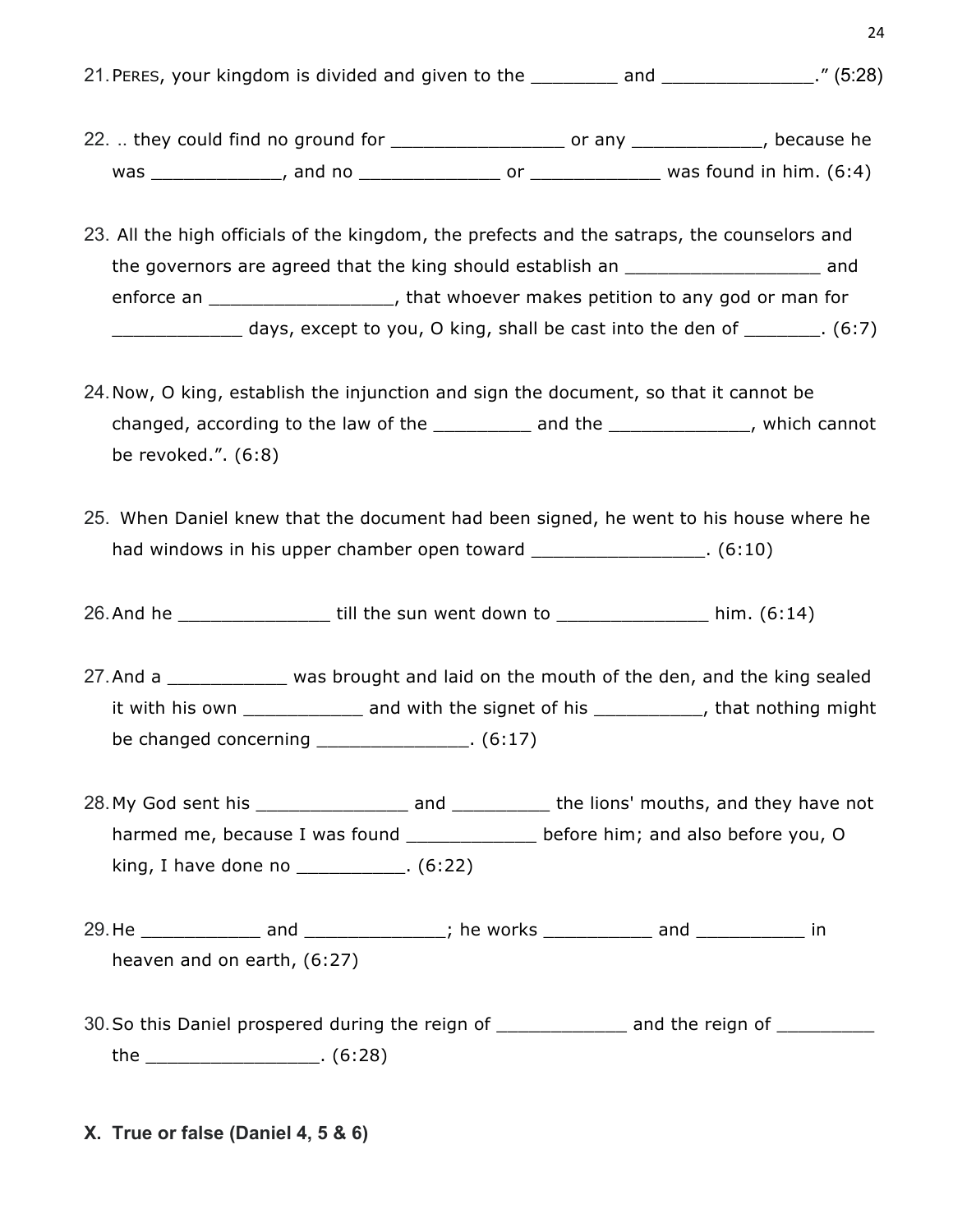- 1. Its leaves were beautiful and its flowers abundant, and in it was food for all. (False. Fruit not flowers  $-4:12$ )
- 2. The stump of the tree in Nebuchadnezzar's dream was wet because of heavy rain. (False. It was wet because of the dew of heaven – 4:15)
- 3. The stump of the tree was cut down because God wanted to destroy it completely. (False. The stump would not be cut down as the tree would still be alive  $-4:15$ )
- 4. The tree in Nebuchadnezzar's third dream represents Nebuchadnezzar (It is in his 2<sup>nd</sup> Dream)
- 5. Nebuchadnezzar was forced to give up his role as King as per the king for 12 months. (False - For 7 periods of time which is considered to be for 7 years. – 4:25)
- 6. The stump of its roots in the earth were bound with a band of iron and bronze. (True 4:15)
- 7. King Nebuchadnezzar thought that Daniel could interpret his dream because for the spirit of the holy gods ass in him. (True  $-4:18$ )
- 8. 'Chop down the tree and destroy it, but leave the stump of its roots in the earth, bound with a band of iron and brass, in the tender grass of the field, and let him be wet with the dew of early morning, and let his portion be with the beasts of the field, till seven periods of time pass over him,' (False – bronze not brass; dew of heaven not early morning  $-4:23$ )
- 9. Belshazzar feasted using the gold and silver vessels that were taken from the Temple in Jerusalem by him. (False – They were taken from the temple by Nebuchadnezzar - 5:2)
- 10.Daniel was appointed chief of the magicians and astrologers by King Belshazzar. (False He was appointed by King Nebuchadnezzar – 5:11)
- 11.And because Nebuchadnezzar was a great warrior, all peoples, nations, and languages trembled and feared before him. (False – It was because of the greatness that God gave him  $-5:19$ )
- 12. MENE, you have been weighed $\mathbb{B}$  in the balances and found wanting. (False MENE, God has numbered<sup> $\omega$ </sup> the days of your kingdom and brought it to an end; - 5:26.27)
- 13.Darius was a King from Judah. (False He was a Mede 5:31)
- 14.Daniel was a satrap in the kingdom of King Darius. (False he was distinguished above all the other high officials and satraps - 6:3.
- 15. "We shall not find any ground for complaint against this Daniel unless we find it in connection with the law of his land." (False – law of his God –  $6:5$ )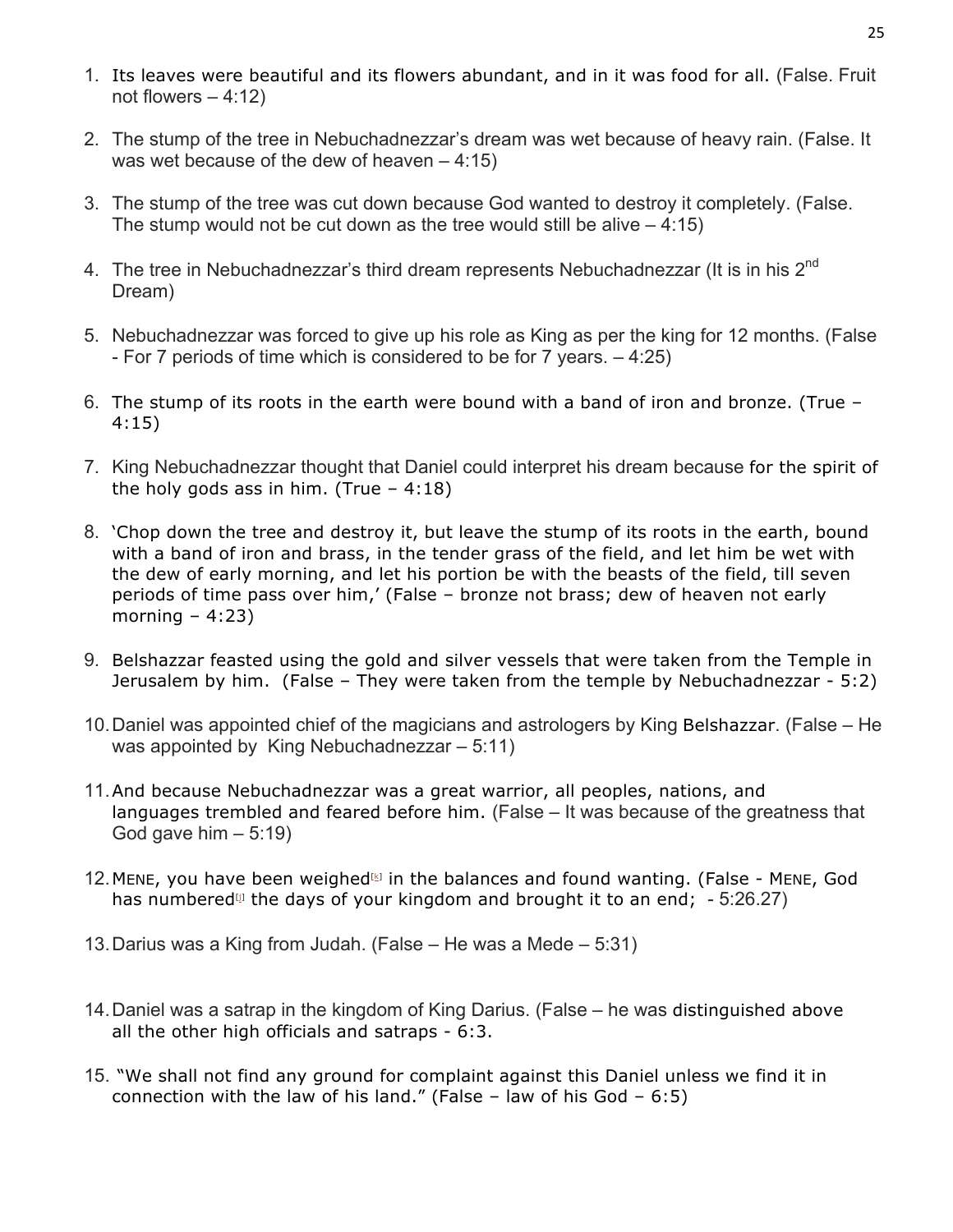- 16.King Darius was able to change his injunction or ordinance so Daniel would not face the consequences of it. (False – the law prevented him from changing it  $-6:15$ )
- 17. And a stone was brought and laid on the mouth of the den, and the king sealed it with his own signet and with the signet of his wife's, that nothing might be changed concerning Daniel. (False – signet of his lords not his wife – 6:17)
- 18. "My God sent his angel and shut the lions' mouths, and they have not harmed me, because I was found blameless before him; and also before you, O king, I have done no harm." (True – 6:22)
- 19.The lions did not eat Daniel because they were not hungry. (False they did not eat him because of his trust in God – 6:23)
- 20. The men who had maliciously accused Daniel were brought and cast into the den of lions along with their children, and their wives. (True – 6:24)
- 21. I make a decree, that in all my royal dominion people are to tremble and be fear before him (False – tremble and fear before the God of Daniel – 6:23)

### **VI CHOOSING THE RIGHT ANSWER**

### **DANIEL – CHAPTER 4, 5 & 6**

- 1. Why did Nebuchadnezzar make a proclamation to all people?
- П He wanted to get them to honor and obey him
- ⊽ He wanted to tell them about the signs and wonders of Yahuwah
- П. He wanted attention
- П He hoped to become famous
- 2. Had Nebuchadnezzar forsaken polytheism and idolatry after his experience with the golden image?
- $\Box$ Yes, after that he only believed in the Yahuwah, the Eloah of Israel
- ☑ No, after that he believed in both Yahuwah and idols
- $\Box$ No, he just believed in idols
- $\Box$  Yes, he became an atheist
	- 3. How did Yahuwah communicate with Nebuchadnezzar?
- П Through the things of nature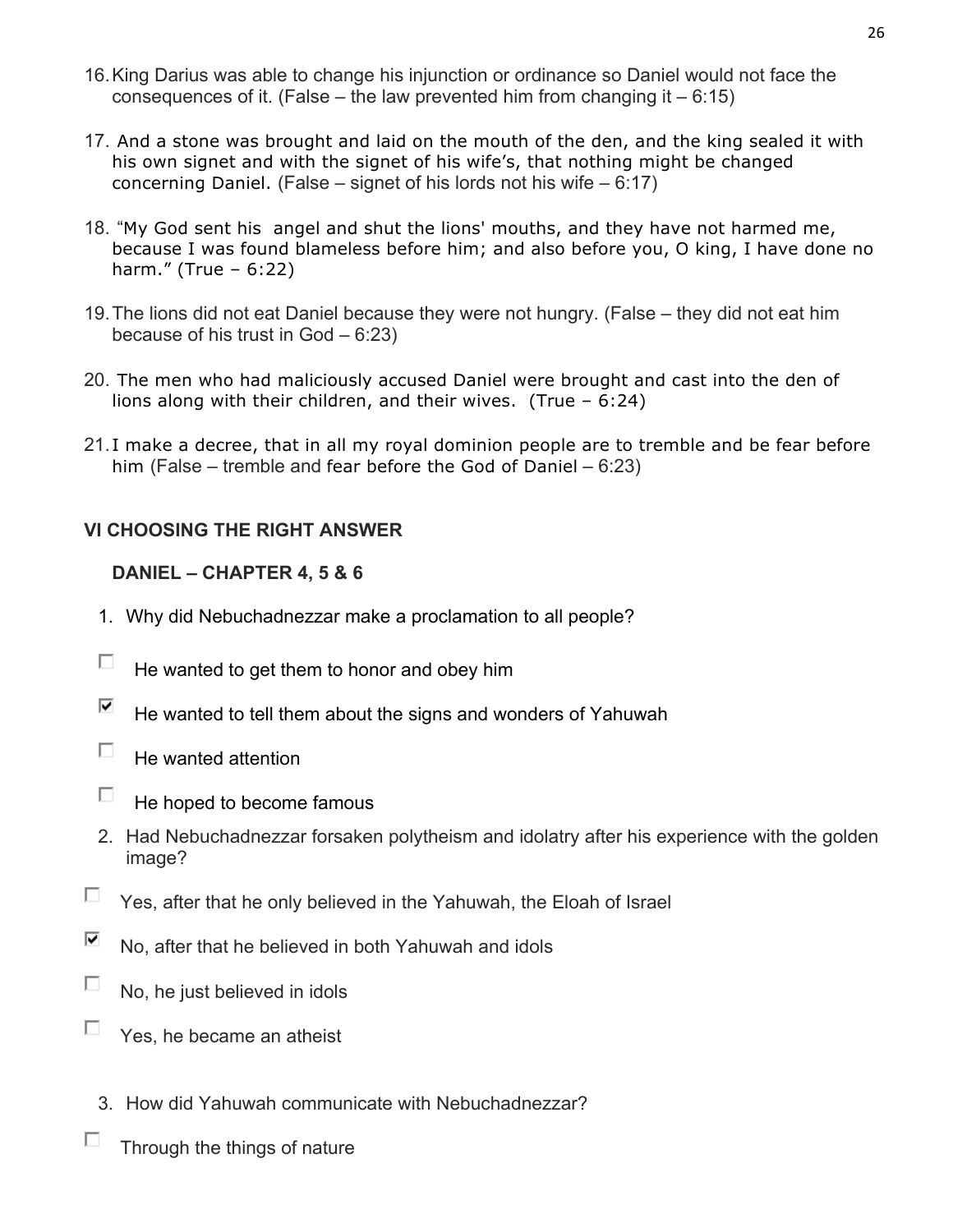- П Through a dream that his astrologers interpreted for him
- ⊽ Through a dream that Daniel interpreted for him
- П Through a dream that he understood for himself
- 4. Who spoke to Nebuchadnezzar in his dream?
- П Yahuwah Himself
- П Yahushua
- ⊽ A watcher and holy one
- П a prophet
	- 5. What did Nebuchadnezzar see in his dream
- ⊽ A great tree that was cut down
- П An eagle flying high
- П An open book
- $\Box$ Visions of the end of the world
	- 6. What happened to the tree?
- П It grew and flourished forever
- $\Box$ It bore twelve kinds of fruit
- $\overline{\blacktriangledown}$ It was cut down for the length of seven times
- П It was struck by lightning
	- 7. Whom did the tree represent?
- П Daniel
- П Belshazzar
- П. Jeremiah
- ⊽ Nebuchadnezzar
	- 8. What judgment did Daniel say would fall on Nebuchadnezzar?
- П He would die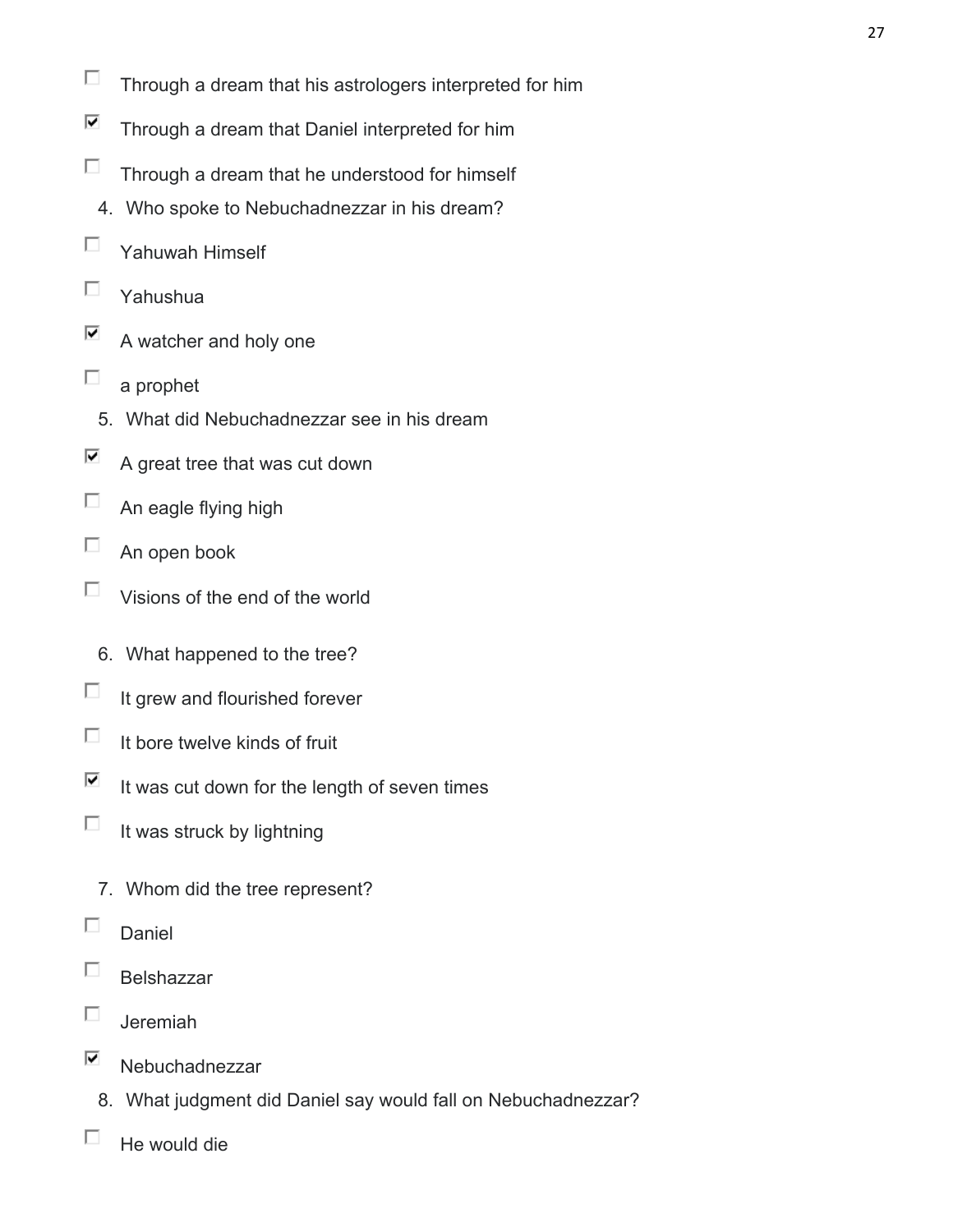- $\overline{\blacktriangledown}$ He would be driven out to live with the wild beasts and eat grass for seven years
- П He would lose his gold and jewels to invaders
- П He would drown in the Euphrates River
	- 9. How long elapsed before the judgment fell?
- П Two months
- П Eight months
- П Ten months
- ⊽ One year
	- 10.What instigated the judgment?
- $\Box$ Nebuchadnezzar's worship of false deities
- П Nebuchadnezzar's eating unclean meat
- ⊽ Nebuchadnezzar's expressions of pride
- П It came suddenly in Yahuwah's own time
	- 11.At the end of Nebuchadnezzar's crisis, he
- П was still rebellious against Yahuwah
- ☑ repented and lived ever after in true faith
- П had a better understanding of the life of animals
- П always longed to be with horses and cows
	- 12.Nebuchadnezzar
- П lost all his wealth permanently
- ⊽ received his kingdom and wealth again when he got back his reason
- П failed to give Yahuwah the glory at the end of his life
- П was a typical unbeliever
	- 13.What is the most important lesson of this chapter?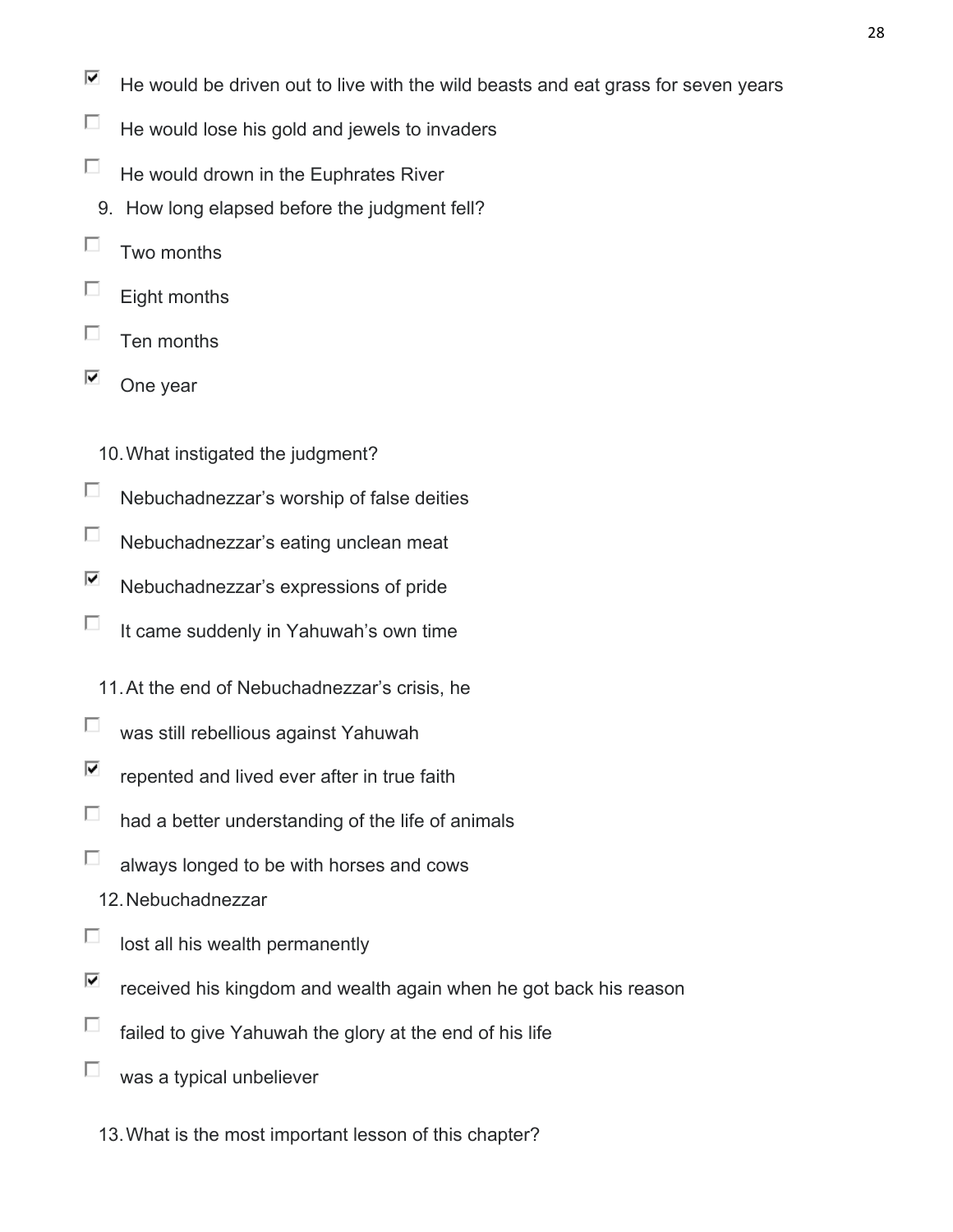- П Everyone will believe when his right moment comes
- $\Box$ We should obey Yahuwah lest a worse thing happen to us
- ⊽ Yahuwah will lead us in the path of faith and obedience if we trust in Him
- П. Grass is a good diet for up to seven years
	- 14. Let his mind be changed from a man's, and let a beast's mind be given to him; and let seven periods of time pass over him. The sentence is by the decree of
- П God
- $\Box$ Daniel
- ⊽ **Watchers**
- $\square$  Satan
	- 15. Belshazzar, ordered that the gold and silver his father Nebuchadnezzar had stolen from God's Temple of Jerusalem.
- П. **Candelabras**
- 口: Coins
- $\square$  Artefacts
- $\overline{\triangledown}$  Vessels and chalices
	- 16.What appeared and began writing on the lamp-illumined, whitewashed wall of the palace?
- $\overline{\blacktriangledown}$ **Fingers**
- $\Box$ Pen
- П. Brush
- П. **Hand** 
	- 17.What happened to the Babylonian king Belshazzar?
- ⊽ Murdered
- П Died of old age
- П Lost his mind
- П. became ill

П

- 18.Who succeeded king Belshazzar?
- Nebuchadnezzar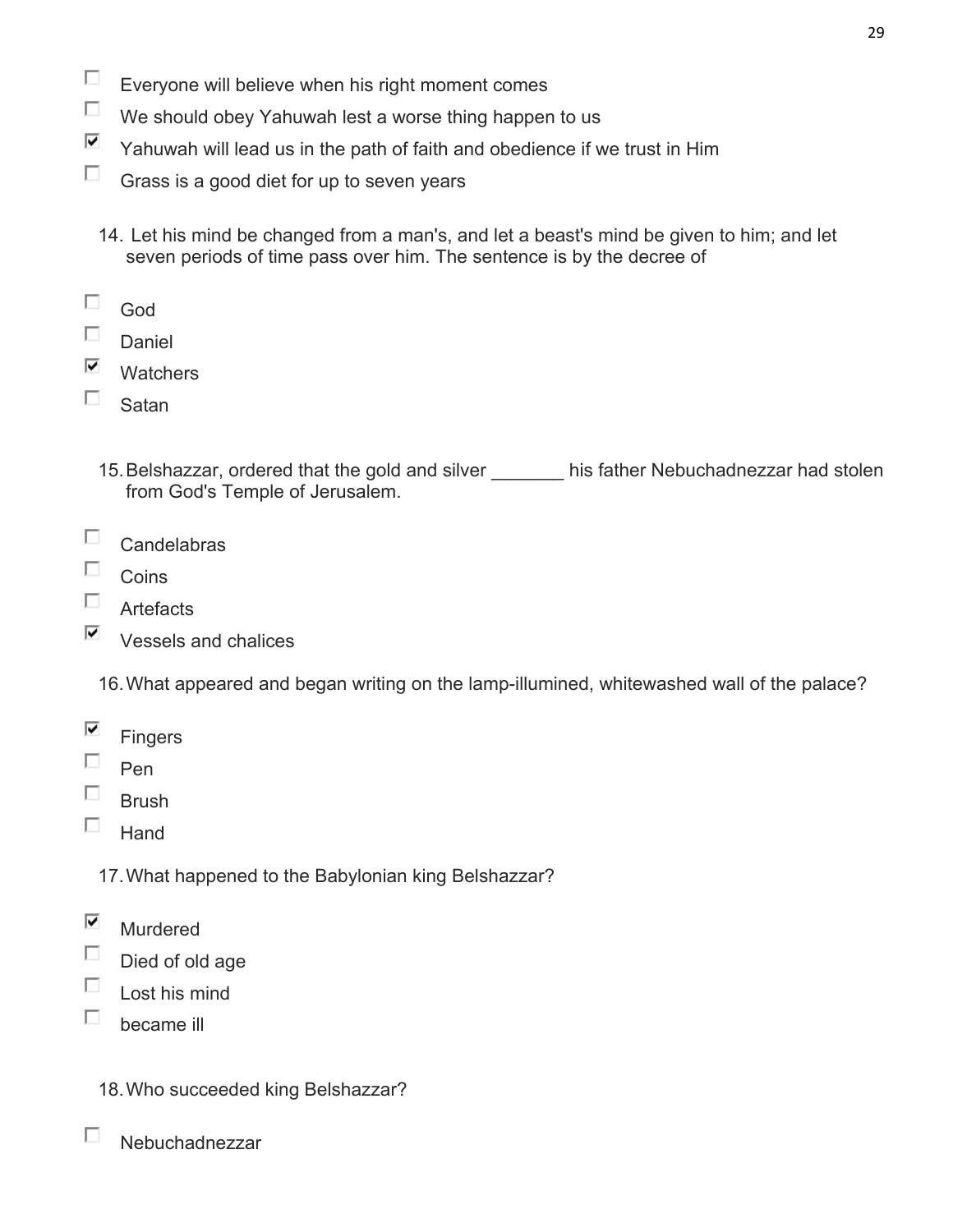- П Daniel
- $\Box$ Amel-Marduk
- $\nabla$  Darius the Mede

19.The king made a great feast and drank wine before how many lords?

- $\circ$  Ten
- A hundred
- $\bullet$  A thousand
- $C$  Ten thousand

20. Where was the temple that the golden vessels came from that the people drank out of?

- Egypt
- ⊙ Jerusalem
- $\circ$  Samaria
- Jericho
	- 21.What gods did they praise while they drank wine?
- Gold & Silver
- C Brass & Iron
- Wood & Stone
- $A, B, 8C$ 
	- 22. Which wise men did the king call to interpret the writing?
- $\circ$  The astrologers
- $\circ$  Chaldeans
- $\circ$  The soothsayers
- $^{\circ}$  A, B, & C

23.Who told the king to call Daniel to interpret the writings?

- <sup>©</sup> The Queen
- $^{\circ}$  Melzar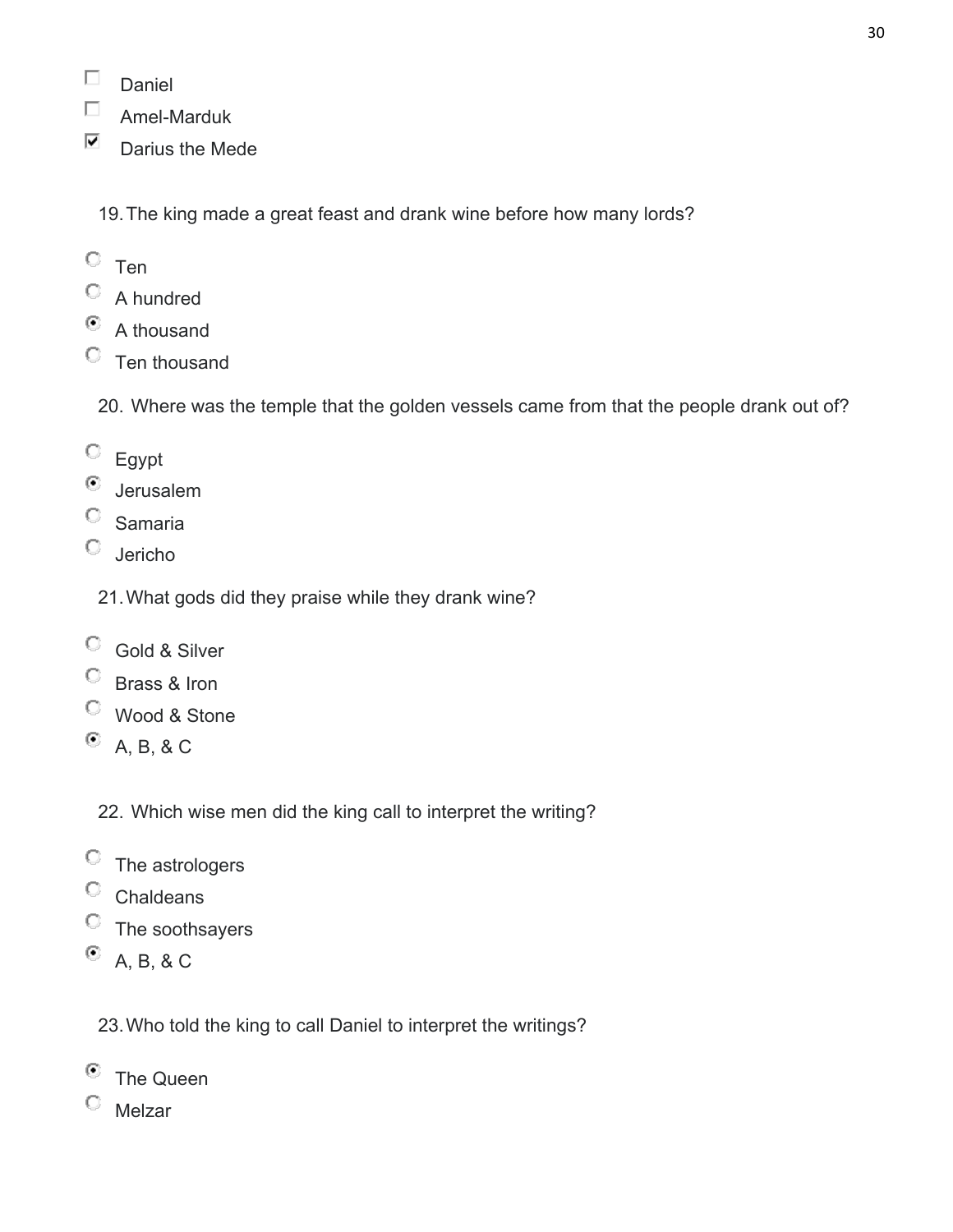| The Prince |
|------------|
| Hananiah   |

- 24.Daniel was summoned to interpret the mysterious writing on the wall. What was his interpretation?
- $\Box$ A great war would come to pass, but Belshazzar would emerge victorious.
- $\overline{\mathbf{v}}$ God was displeased with Belshazzar and his reign was at an end.
- $\Box$ King Herod would defeat the Babylonian army in battle.
- $\Box$ Belshazzar would be richly rewarded for his faithful service to God.

25.How long after Daniel's interpretation of the writing on the wall was the king slain?

- $\circ$  1 month later
- $\degree$  1 week later
- $\circ$  a day later
- $\bullet$  That night
	- 26.Who plotted to kill Daniel?
		- $\Box$  The priests
		- $\Box$ The army generals
		- $\overline{\mathbf{v}}$ His fellow administrators
		- $\Box$ The magicians, astrologers and soothsayers
	- 27.What led to Daniel's being thrown into the lion's den?
		- ⊽ Jealousy
		- П. greed
		- $\Box$ ambition
		- $\Box$ adultery
	- 28.What was the reason that Daniel was thrown into the lion's den?
		- $\Box$ For blasphemy against God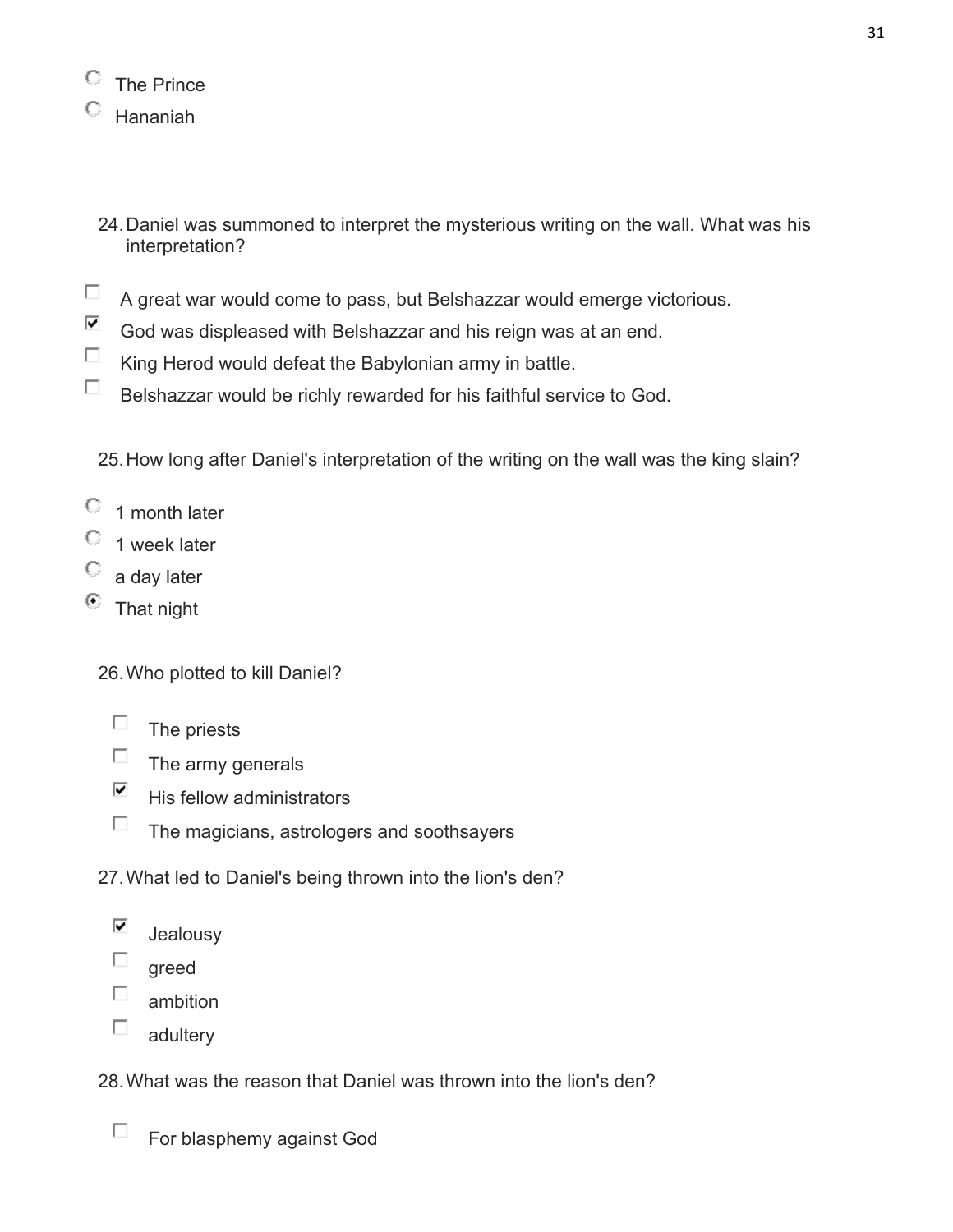- $\Box$ For speaking against the king
- $\overline{\blacksquare}$  For praying
- $\Box$  For worshipping idols
- 29. Which king had Daniel thrown into the lion's den?
	- $\circ$  Cyrus
	- $\odot$  Darius
	- Nebuchadnezzar
	- $\circ$  Belshazzar
- 30.What did the king say to Daniel as they threw him into the den?
	- $\bullet$  Your God will deliver you.
	- You deserve to die.
	- $\heartsuit$  Fall down and worship me.
	- $\heartsuit$  Now where is your God.
- 31. How was the den sealed after Daniel was thrown in?
	- $\circ$  A stone
	- $\odot$  The king's signet
	- $\heartsuit$  Wet clay
	- $\circ$  Iron bars
- 32.What did the king do that night?
	- <sup>C</sup> Slept
	- $\circ$  Partied
	- $\bullet$  Fasted
	- Listened to music
- 33.Who shut the mouth of the lions?
	- $\circ$  Daniel
	- <sup>©</sup> An angel from God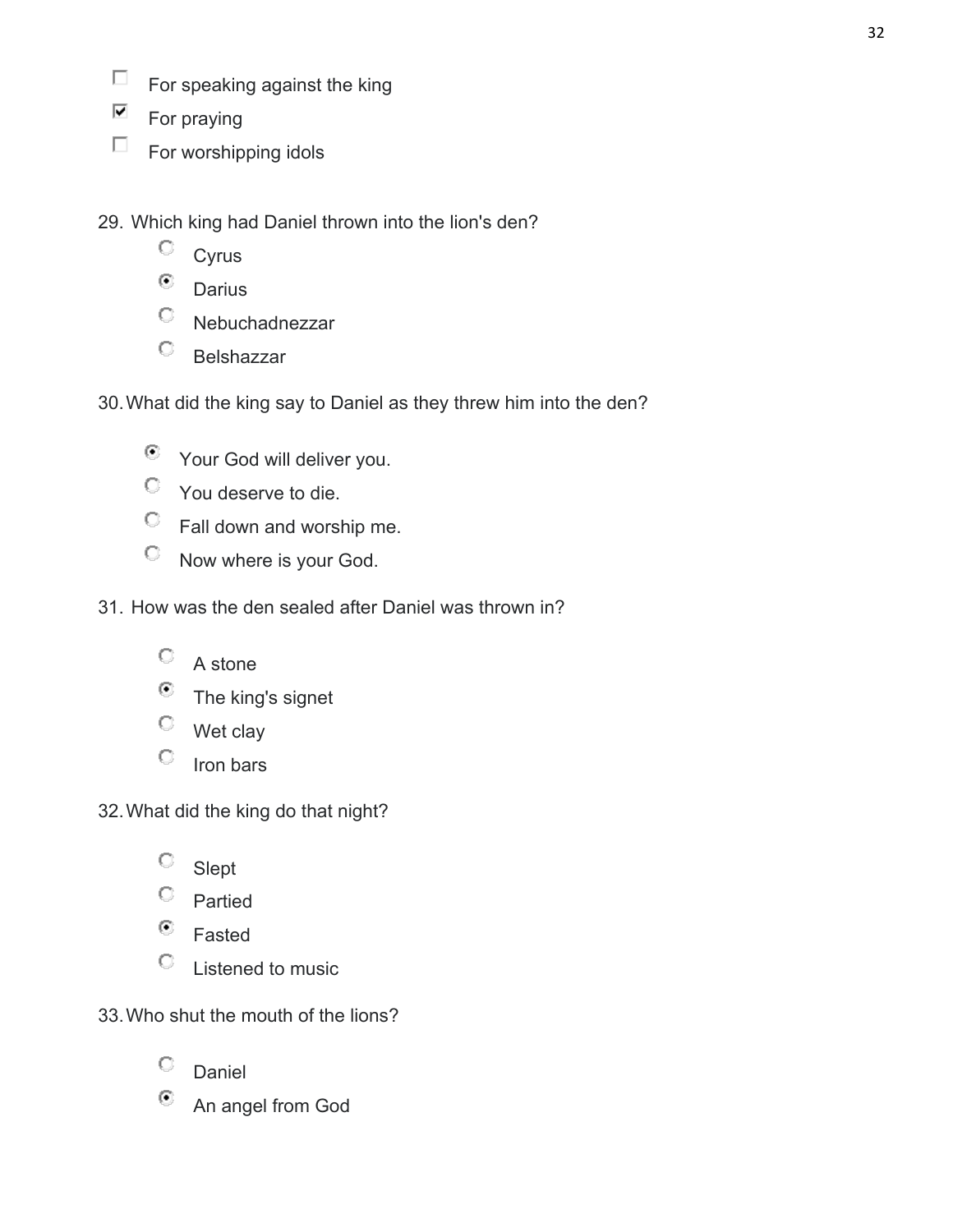

### 34.Why was Daniel not hurt?

- $\heartsuit$  The lions weren't hungry.
- The lions had fallen asleep.
- $\bullet$  He had done no wrong.
- $\heartsuit$  The king commanded it.
- 35. What was done to Daniel's accusers?
	- $\degree$  They were hanged from a tree
	- $\heartsuit$  They were banished
	- $\heartsuit$  They were thrown into a fiery furnace
	- $\bullet$  They were thrown into the lion's den
- 36. How many princes did Darius set over the kingdom?
	- $\Box$ 50, one for each state
	- $\overline{\blacktriangledown}$ 120
	- П. 12 to represent the disciples of Christ
	- П. 22 elders

37.How many presidents did Darius set over the princes?

- $\Box$ 12 to represent the twelve tribes of Israel
- $\overline{\blacktriangledown}$ 3
- $\Box$ <sub>2</sub>
- $\Box$  7

38.Whom did Darius set over the three presidents?

П Belshazzar, the former king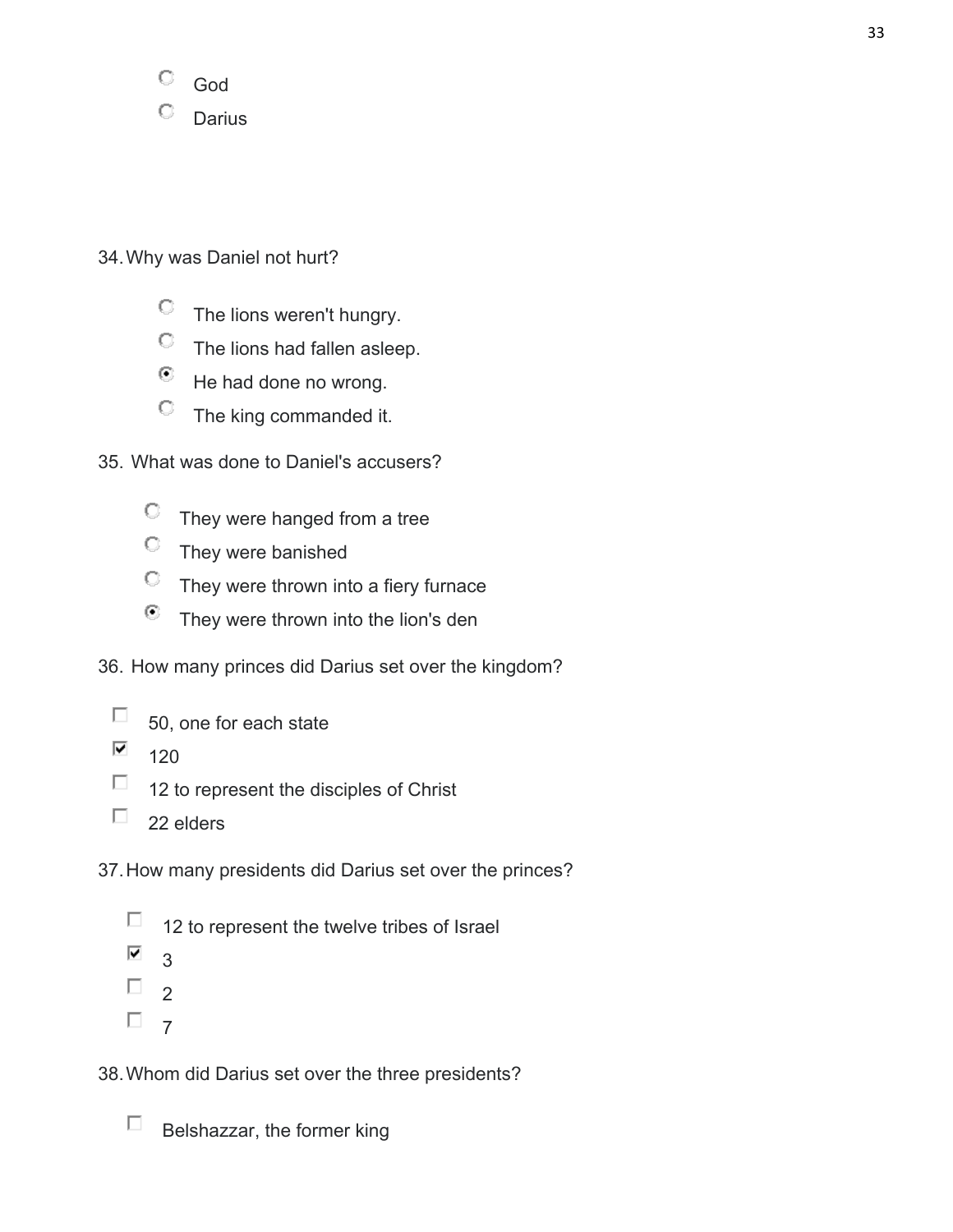- $\Box$ Nebuchadnezzar
- $\n *D*aniel$
- Abednego

39.Why was Daniel preferred?

- $\Box$  He was older than the others
- $\Box$  He worshiped the Eloah of Israel
- $\Box$  He had three friends
- $\overline{\triangledown}$  There was an excellent spirit in him

40.Why could the presidents and princes find no fault with Daniel?

- ⊽ He was faithful
- $\Box$  He was Jewish
- $\Box$  He had a Babylonian education
- $\Box$  He was helpful

41. In what area did the princes and presidents hope to find something to accuse Daniel?

- $\overline{\blacktriangledown}$ In his faith and religion
- $\Box$  In his knowledge of Medo-Persian law
- $\Box$  In his honesty
- $\Box$ In the way he treated his relatives

42. In which direction did Daniel pray?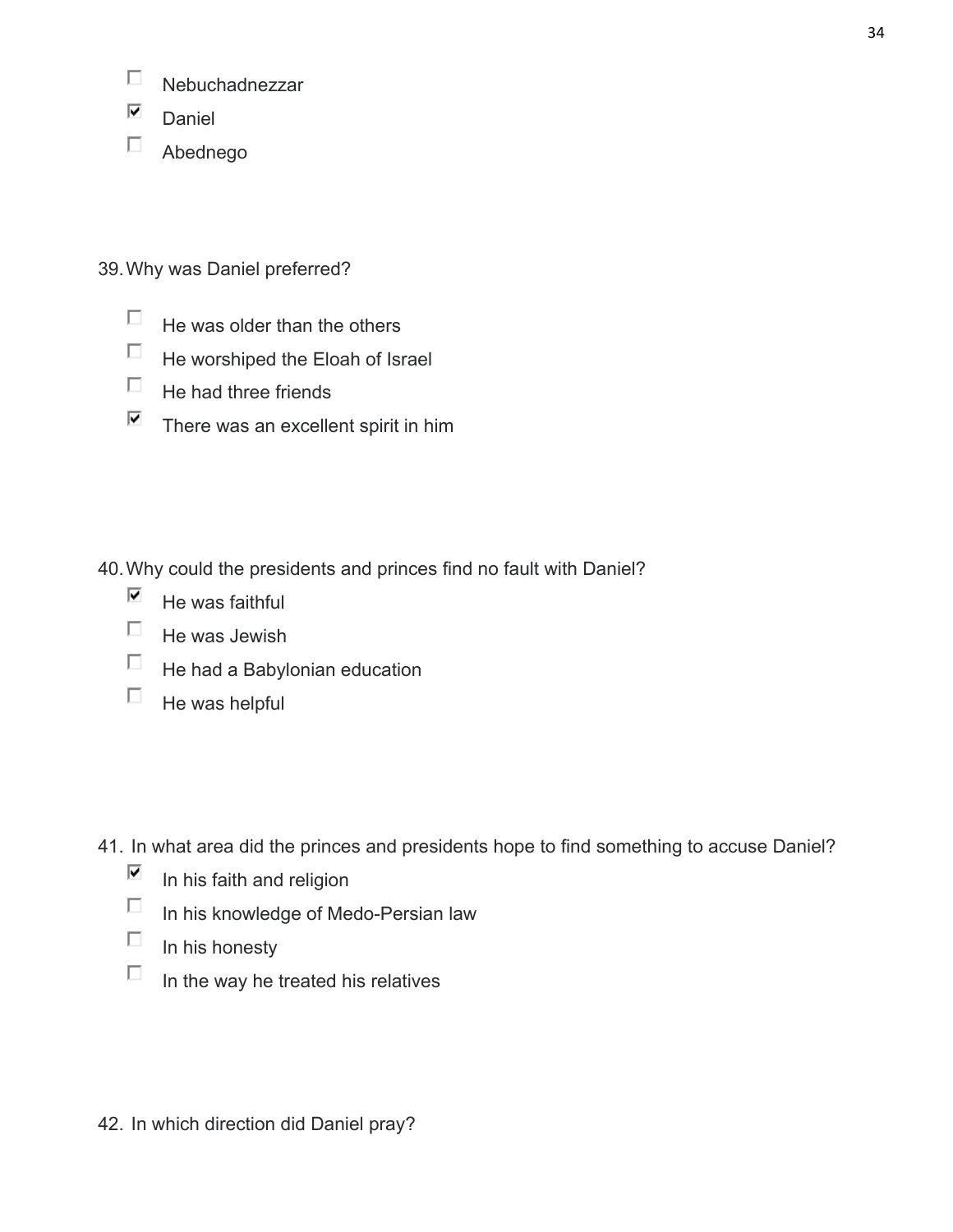- $\Box$ Towards Mecca
- $\overline{\blacktriangledown}$ Towards Jerusalem
- $\Box$  Towards the east
- $\Box$  Towards the great temple in Babylon

43.How many times a day did Daniel pray?

- $\Box$ 1
- $\overline{\blacktriangledown}$ 3
- $\Box$  7
- $\Box$  5

44.In what position did Daniel pray?

- $\Box$ He stood with his hands raised
- $\Box$  He sat in his pew
- $\Box$ He bowed with his face to the ground
- $\overline{\blacktriangledown}$ He knelt on his knees

## 45. How did Darius react to their demands?

- П. He was happy to follow the law of the land
- $\Box$ He ignored their demands
- ⊽ He was disappointed in himself and tried to save Daniel
- $\Box$ He gave Daniel the right to defend himself

## 46. Why did they put a stone over the den and seal it with the royal seal?

- $\Box$ So curious passers-by could not see Daniel
- $\Box$ So the lions could not get out
- $\overline{\blacktriangledown}$ So the king could not change his mind and take Daniel out of the den
- $\Box$ So invading armies could not rescue Daniel
- 47.How did the king pass the night?
	- ⊽ sleeplessly fasting